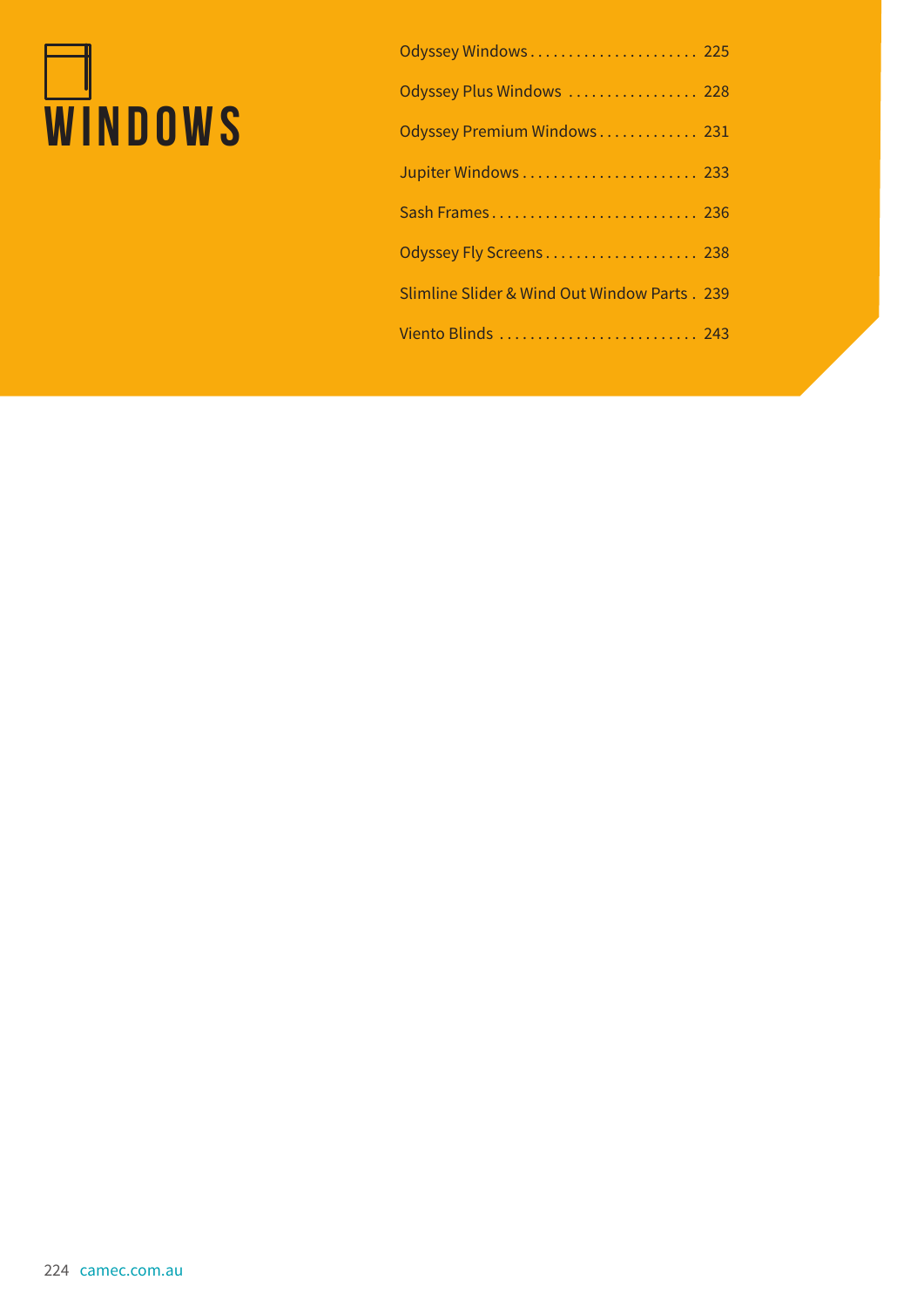## **ODYSSEY WINDOWS**



#### **ODYSSEY 2 AND 4 RADIUS CORNER SINGLE AND DOUBLE HOPPER WINDOWS**

The Odyssey window range is a wind out style window with a fixed fly screen. This fly screen can be removed and cleaned as required. The Odyssey window is available with a tinted, single glazed acrylic panel in a black or white frame.

Available in multiple sizes, as a:

- Standard 2 radius corner single hopper
- 2 radius corner double hopper
- 4 radius corner single hopper with 2 panels

#### **FEATURES**

- Single or double opening window (size dependent)
- Odyssey style single glazed acrylic panel and UV stabilised
- Top hinge opening to various opening widths (open to an angle of 70 degrees max)
- Smooth aluminum extrusion in a black or white frame<br>• The single winder can be placed at either and with gear
- The single winder can be placed at either end with gearing to ensure mechanism cannot be overwound
- Removable and replaceable press on fly screens
- \* Fitted with single winder box on L/H side (inside looking out)

| PART NO. | <b>DESCRIPTION</b>       | SIZE (H X W) | COLOUR       |
|----------|--------------------------|--------------|--------------|
| 041313   | *ODYSSEY 2RCSH           | 280 X 457    | <b>BLACK</b> |
| 041314   | *ODYSSEY 2RCSH           | 280 X 457    | WHITE        |
| 051327   | <b>ODYSSEY 2RCSH</b>     | 280 X 457    | <b>BLACK</b> |
| 051328   | ODYSSEY 2RCSH            | 280 X 457    | <b>WHITE</b> |
| 041317   | <b>ODYSSEY 2RCSH</b>     | 280 X 762    | <b>BLACK</b> |
| 041318   | ODYSSEY 2RCSH            | 280 X 762    | <b>WHITE</b> |
| 041319   | <b>ODYSSEY 2RCSH</b>     | 280 X 914    | <b>BLACK</b> |
| 041320   | ODYSSEY 2RCSH            | 280 X 914    | <b>WHITE</b> |
| 041321   | <b>ODYSSEY 2RCSH</b>     | 280 X 1175   | <b>BLACK</b> |
| 041322   | ODYSSEY 2RCSH            | 280 X 1175   | <b>WHITE</b> |
| 041323   | <b>ODYSSEY 2RCSH</b>     | 380 X 457    | <b>BLACK</b> |
| 041324   | <b>ODYSSEY 2RCSH</b>     | 380 X 457    | <b>WHITE</b> |
| 041325   | ODYSSEY 2RCSH            | 380 X 610    | <b>BLACK</b> |
| 041326   | ODYSSEY 2RCSH            | 380 X 610    | WHITE        |
| 041327   | <b>ODYSSEY 2RCSH</b>     | 380 X 762    | <b>BLACK</b> |
| 041328   | ODYSSEY 2RCSH            | 380 X 762    | <b>WHITE</b> |
| 041329   | <b>ODYSSEY 2RCSH</b>     | 380 X 914    | <b>BLACK</b> |
| 041330   | ODYSSEY 2RCSH            | 380 X 914    | <b>WHITE</b> |
| 041331   | <b>ODYSSEY 2RCSH</b>     | 380 X 1175   | <b>BLACK</b> |
| 042400   | <b>ODYSSEY FIXED 2RC</b> | 380 X 1175   | <b>BLACK</b> |
| 041332   | <b>ODYSSEY 2RCSH</b>     | 380 X 1175   | <b>WHITE</b> |
| 041333   | ODYSSEY 2RCSH            | 380 X 1524   | <b>BLACK</b> |
| 041334   | <b>ODYSSEY 2RCSH</b>     | 380 X 1524   | <b>WHITE</b> |
| 038458   | <b>2RC FIX WINDOW</b>    | 450 X 1175   | <b>WHITE</b> |
| 041335   | <b>ODYSSEY 2RCSH</b>     | 508 X 457    | <b>BLACK</b> |
| 041336   | <b>ODYSSEY 2RCSH</b>     | 508 X 457    | WHITE        |
| 041337   | <b>ODYSSEY 2RCSH</b>     | 508 X 762    | <b>BLACK</b> |
| 041338   | ODYSSEY 2RCSH            | 508 X 762    | <b>WHITE</b> |
| 041339   | <b>ODYSSEY 2RCSH</b>     | 508 X 914    | <b>BLACK</b> |
| 041340   | ODYSSEY 2RCSH            | 508 X 914    | <b>WHITE</b> |
| 041341   | ODYSSEY 2RCSH            | 508 X 1175   | BLACK        |

| 041342 | ODYSSEY 2RCSH                           | 508 X 1175 | <b>WHITE</b> |
|--------|-----------------------------------------|------------|--------------|
| 041343 | <b>ODYSSEY 2RCSH</b>                    | 508 X 1524 | <b>BLACK</b> |
| 041344 | ODYSSEY 2RCSH                           | 508 X 1524 | <b>WHITE</b> |
| 041345 | <b>ODYSSEY 2RCSH</b>                    | 565 X 457  | <b>BLACK</b> |
| 041346 | ODYSSEY 2RCSH                           | 565 X 457  | <b>WHITE</b> |
| 041347 | <b>ODYSSEY 2RCSH</b>                    | 565 X 610  | <b>BLACK</b> |
| 041349 | ODYSSEY 2RCSH                           | 565 X 762  | <b>BLACK</b> |
| 041350 | <b>ODYSSEY 2RCSH</b>                    | 565 X 762  | <b>WHITE</b> |
| 041351 | ODYSSEY 2RCSH                           | 565 X 914  | <b>BLACK</b> |
| 041352 | <b>ODYSSEY 2RCSH</b>                    | 565 X 914  | <b>WHITE</b> |
| 041353 | ODYSSEY 2RCSH                           | 565 X 1175 | <b>BLACK</b> |
| 041354 | <b>ODYSSEY 2RCSH</b>                    | 565 X 1175 | <b>WHITE</b> |
| 041355 | ODYSSEY 2RCSH                           | 565 X 1524 | <b>BLACK</b> |
| 041356 | <b>ODYSSEY 2RCSH</b>                    | 565 X 1524 | <b>WHITE</b> |
| 051322 | ODYSSEY 4 RC POW<br><b>WINDOW FRAME</b> | 813 X 762  | <b>BLACK</b> |
| 041360 | ODYSSEY 4RCSH 2P 4LCK                   | 903 X 914  | <b>WHITE</b> |
| 042057 | ODYSSEY 4RCSH 2P 4LCK                   | 903 X 914  | <b>BLACK</b> |

#### **DOUBLE HOPPER**

| PART NO. | <b>DESCRIPTION</b>   | SIZE (H X W) | <b>COLOUR</b> |
|----------|----------------------|--------------|---------------|
| 041357   | ODYSSEY 2RCDH        | 951 X 914    | <b>BLACK</b>  |
| 041358   | ODYSSEY 2RCDH        | 951 X 914    | <b>WHITE</b>  |
| 041361   | <b>ODYSSEY 2RCDH</b> | 1137 X 914   | <b>BLACK</b>  |
| 041362   | ODYSSEY 2RCDH        | 1137 X 914   | <b>WHITE</b>  |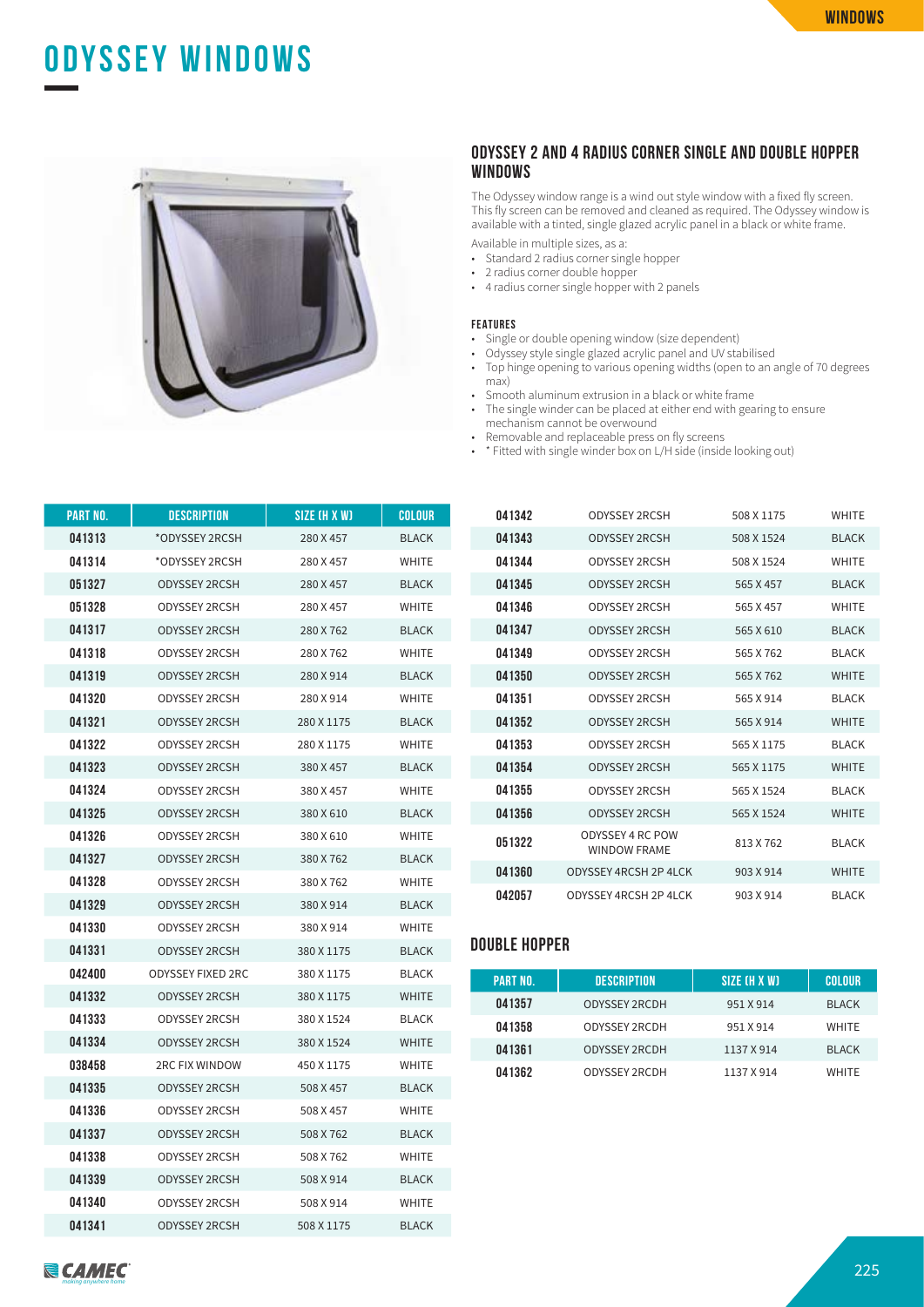## **ODYSSEY WINDOW EXPLODED VIEW**

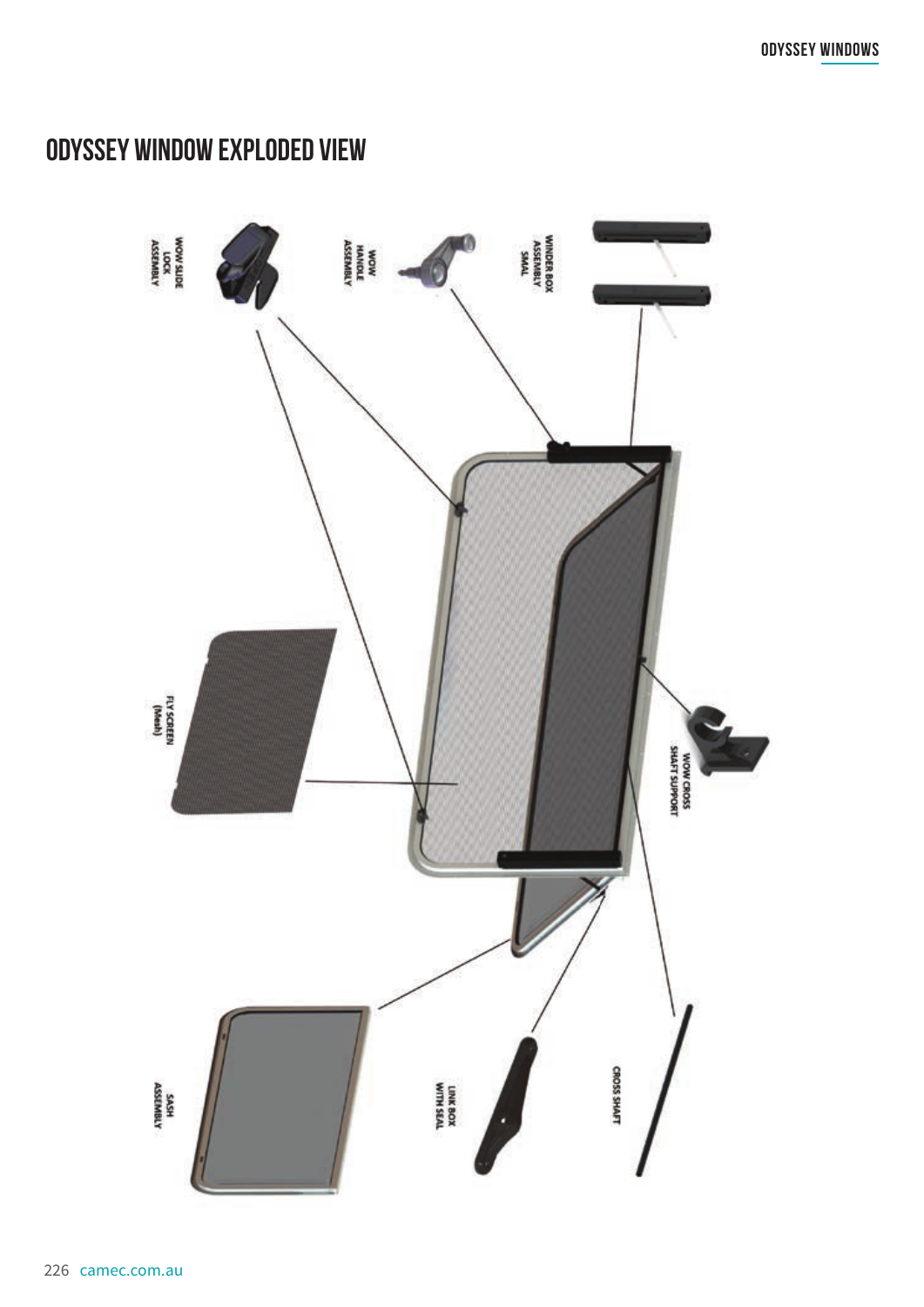

## **FITTING INSTRUCTIONS FOR ODYSSEY WIND OUT WINDOWS**

1. All cut outs to be -0/+2mm larger than the normal size on ALL windows.

Example: 565 x 762 Odyssey 2RCSH (also applicable to 4RCSH) Window requires cut out size of 565 to 567 high x 762 to 764 wide, with a 70mm radius cut in each lower corner.

2. Cut outs to be square and parallel within 1-2mm.



RADIUS =

70mm

1. Check the prepared opening is square and has been cut to the nominated size. Clean dust and dirt from around the opening where the window is going to be fitted. Wipe window main frame flange with a dry cloth to remove dust.



2. Apply foam tape all the way around the mainframe flange. Top corner of the window is a suitable starting point. Take particular care around the 2 radius corner. Cut off tape end at the starting point to form a continuous seal. Join foam tape, cleanly, as above. Apply bead of silicone to foam tape.



For bedding compound use:

- 1. Butyl Rubber Tape
- 2. Double sided or one sided foam tape 3. 100% silicone rubber sealant.
- 4. A suitable combination of the above.
- MUST BE A FLEXIBLE ADHESIVE



3. Fill cladding seams with silicone then crush final 10mm. Position window in opening of the van where it is going to be permanently installed. Do this from the outside of the van. Bottom of the window to go in first - to clear thumb locks.



4. With the bottom of the window in place, gently push the top of the window in position in the opening. Insert screws into pre-drilled holes in main frame, DO NOT tighten screws until all screws have been inserted and window is in position. Once in position, fully tighten all screws in opposite sequence until all screws have been secured.

5. Unlock the thumb locks to the le

6. Insert handle fully into control box (left or right as required. A press plug is provided to blank off handle hole in control box not fitted with handle.

7. Wind clockwise until window is open.

8. Direct pressure on the window may be necessary to release the window from the packing blocks.

9. Remove packaging blocks from the window frame and discard.

10. REMOVE PLASTIC PACKING BLOCKS AND INSTALL WINDER HANDLE IN THE MOST CONVENIENT SIDE OF WINDOWS.

When installing on front of the caravan protector shade with drip mould must be used. Camec recommends installation of angles 20 degrees or less.

11. Close window checking sash alignment with window almost closed. It may be necessary to adjust as detailed below, particularly if the window frame is mounted on other than a flat plane



NOTE: Adjustment of blade alignment

A. Sash & Frame - Disengage cross shaft by pushing shaft into R/H box against the spring to release left end from the L/H box. Turn handle to align blade parallel to frame measured with window almost closed. Replace rod and check.

B. Double Hopper - 2 handles, individual control - adjust each sash and frame in instruction A.

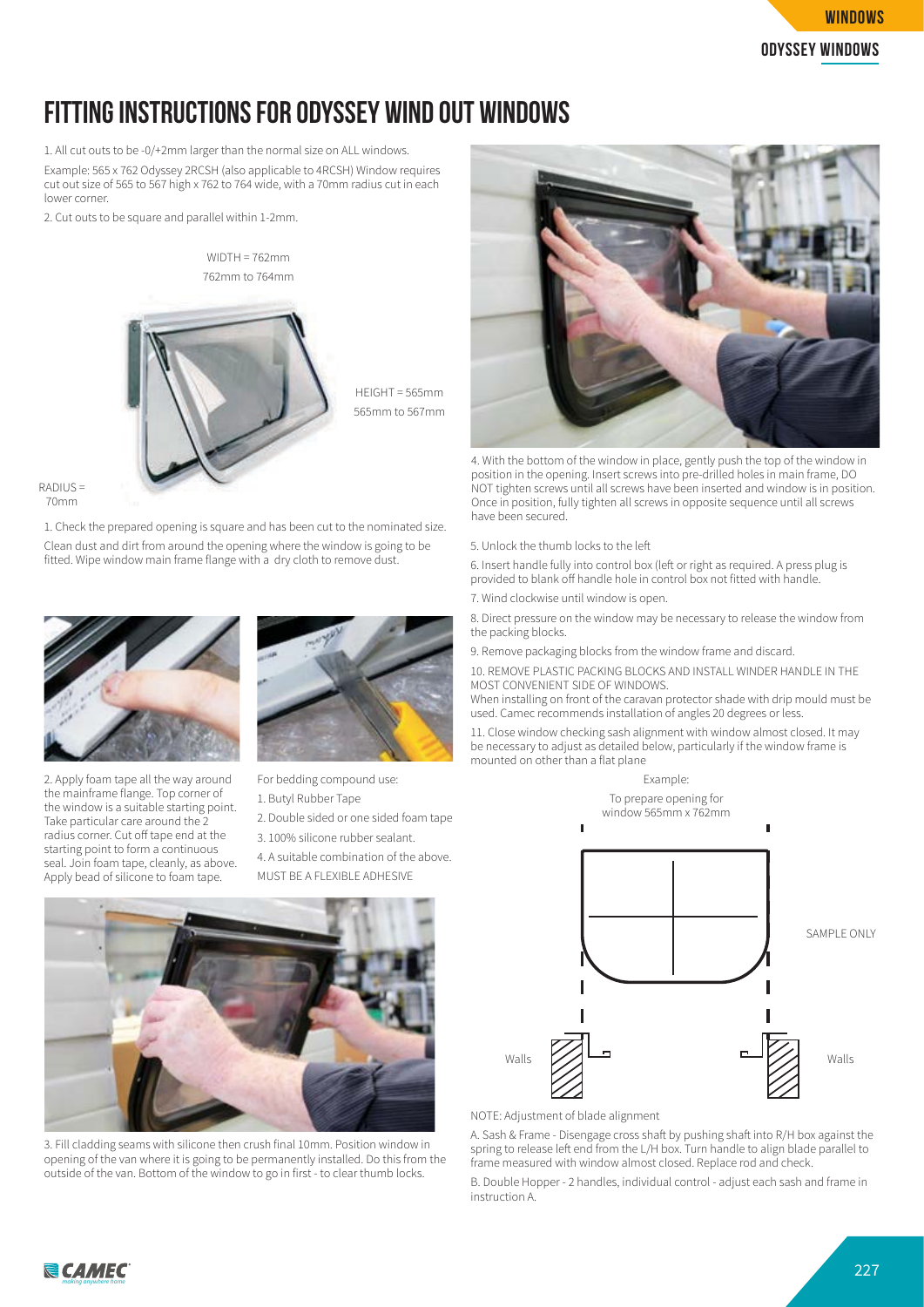## **ODYSSEY PLUS WINDOWS**



#### **ODYSSEY PLUS 4 RADIUS CORNER WINDOWS**

The Camec Odyssey Plus is a wind out window with push-in fly screen, 4 radius corner design with a one piece, UV stabilised, acrylic window.

Supplied with curved winder boxes that contour with the window design. Available in a wide range of sizes, in black or white main frames, with clamp ring installation that suits 27mm or 29mm wall thicknesses.

#### **FEATURES**

- The Odyssey single glazed acrylic panel can be used in both caravans and motor homes
- Internal clamp ring included for specified 27mm or 29mm wall thicknesses. Internal locking catches without opening fly screen
- 4 radius corner design
- Single winder handle can be placed at either end with gearing to ensure mechanism cannot be overwound

| PART NO. | <b>DESCRIPTION</b>       | SIZE (H X W) | COLOUR       |
|----------|--------------------------|--------------|--------------|
| 041255   | <b>ODYSSEY PLUS</b>      | 380 X 457    | <b>BLACK</b> |
| 041256   | <b>ODYSSEY PLUS</b>      | 380 X 457    | <b>WHITE</b> |
| 041257   | <b>ODYSSEY PLUS</b>      | 380 X 914    | <b>BLACK</b> |
| 041258   | <b>ODYSSEY PLUS</b>      | 380 X 914    | <b>WHITE</b> |
| 041259   | <b>ODYSSEY PLUS</b>      | 380 X 1175   | <b>BLACK</b> |
| 041261   | <b>ODYSSEY PLUS</b>      | 380 X 1524   | <b>BLACK</b> |
| 041263   | <b>ODYSSEY PLUS</b>      | 450 X 610    | <b>BLACK</b> |
| 041264   | <b>ODYSSEY PLUS</b>      | 450 X 610    | WHITE        |
| 041265   | <b>ODYSSEY PLUS</b>      | 450 X 762    | <b>BLACK</b> |
| 041266   | <b>ODYSSEY PLUS</b>      | 450 X 762    | <b>WHITE</b> |
| 041267   | <b>ODYSSEY PLUS</b>      | 450 X 914    | <b>BLACK</b> |
| 041268   | <b>ODYSSEY PLUS</b>      | 450 X 914    | <b>WHITE</b> |
| 041269   | <b>ODYSSEY PLUS</b>      | 450 X 1175   | <b>BLACK</b> |
| 041270   | <b>ODYSSEY PLUS</b>      | 450 X 1175   | <b>WHITE</b> |
| 041271   | <b>ODYSSEY PLUS</b>      | 565 X 610    | <b>BLACK</b> |
| 041272   | <b>ODYSSEY PLUS</b>      | 565 X 610    | WHITE        |
| 041273   | <b>ODYSSEY PLUS</b>      | 565 X 762    | <b>BLACK</b> |
| 041274   | <b>ODYSSEY PLUS</b>      | 565 X 762    | <b>WHITE</b> |
| 041277   | <b>ODYSSEY PLUS</b>      | 565 X 1175   | <b>BLACK</b> |
| 041278   | <b>ODYSSEY PLUS</b>      | 565 X 1175   | <b>WHITE</b> |
| 041279   | <b>ODYSSEY PLUS</b>      | 565 X 1524   | <b>BLACK</b> |
| 041280   | <b>ODYSSEY PLUS</b>      | 565 X 1524   | WHITE        |
| 041282   | <b>ODYSSEY PLUS</b>      | 665 X 1175   | <b>WHITE</b> |
| 041283   | <b>ODYSSEY PLUS</b>      | 737 X 914    | <b>BLACK</b> |
| 041284   | <b>ODYSSEY PLUS</b>      | 737 X 914    | <b>WHITE</b> |
| 041285   | <b>ODYSSEY PLUS</b>      | 737 X 1175   | <b>BLACK</b> |
| 041286   | <b>ODYSSEY PLUS</b>      | 737 X 1175   | <b>WHITE</b> |
| 041290   | <b>ODYSSEY PLUS 4LCK</b> | 903 X 914    | <b>WHITE</b> |
| 042055   | <b>ODYSSEY PLUS 4LCK</b> | 903 X 914    | <b>BLACK</b> |

#### **SUIT WALL THICKNESS 27MM SUIT WALL THICKNESS 29MM**

| <b>PART NO.</b> | <b>DESCRIPTION</b>  | SIZE (H X W) | <b>COLOUR</b> |
|-----------------|---------------------|--------------|---------------|
| 041292          | <b>ODYSSEY PLUS</b> | 380 X 457    | <b>BLACK</b>  |
| 041293          | <b>ODYSSEY PLUS</b> | 380 X 457    | <b>WHITE</b>  |
| 041294          | <b>ODYSSEY PLUS</b> | 380 X 914    | <b>BLACK</b>  |
| 041296          | <b>ODYSSEY PLUS</b> | 450 X 610    | <b>BLACK</b>  |
| 041299          | <b>ODYSSEY PLUS</b> | 450 X 914    | <b>BLACK</b>  |
| 041300          | <b>ODYSSEY PLUS</b> | 450 X 1175   | <b>BLACK</b>  |
| 041301          | <b>ODYSSEY PLUS</b> | 565 X 610    | <b>BLACK</b>  |
| 041302          | <b>ODYSSEY PLUS</b> | 565 X 762    | <b>BI ACK</b> |
| 041303          | <b>ODYSSEY PLUS</b> | 565 X 762    | <b>WHITE</b>  |
| 041304          | <b>ODYSSEY PLUS</b> | 565 X 914    | <b>BLACK</b>  |
| 041306          | <b>ODYSSEY PLUS</b> | 565 X 1175   | <b>BLACK</b>  |
| 041307          | <b>ODYSSEY PLUS</b> | 565 X 1175   | <b>WHITE</b>  |
| 041308          | <b>ODYSSEY PLUS</b> | 565 X 1524   | <b>BLACK</b>  |
| 041309          | <b>ODYSSEY PLUS</b> | 565 X 1524   | <b>WHITE</b>  |
| 041310          | <b>ODYSSEY PLUS</b> | 737 X 914    | <b>BLACK</b>  |
| 041687          | <b>ODYSSEY PLUS</b> | 903 X 914    | <b>BLACK</b>  |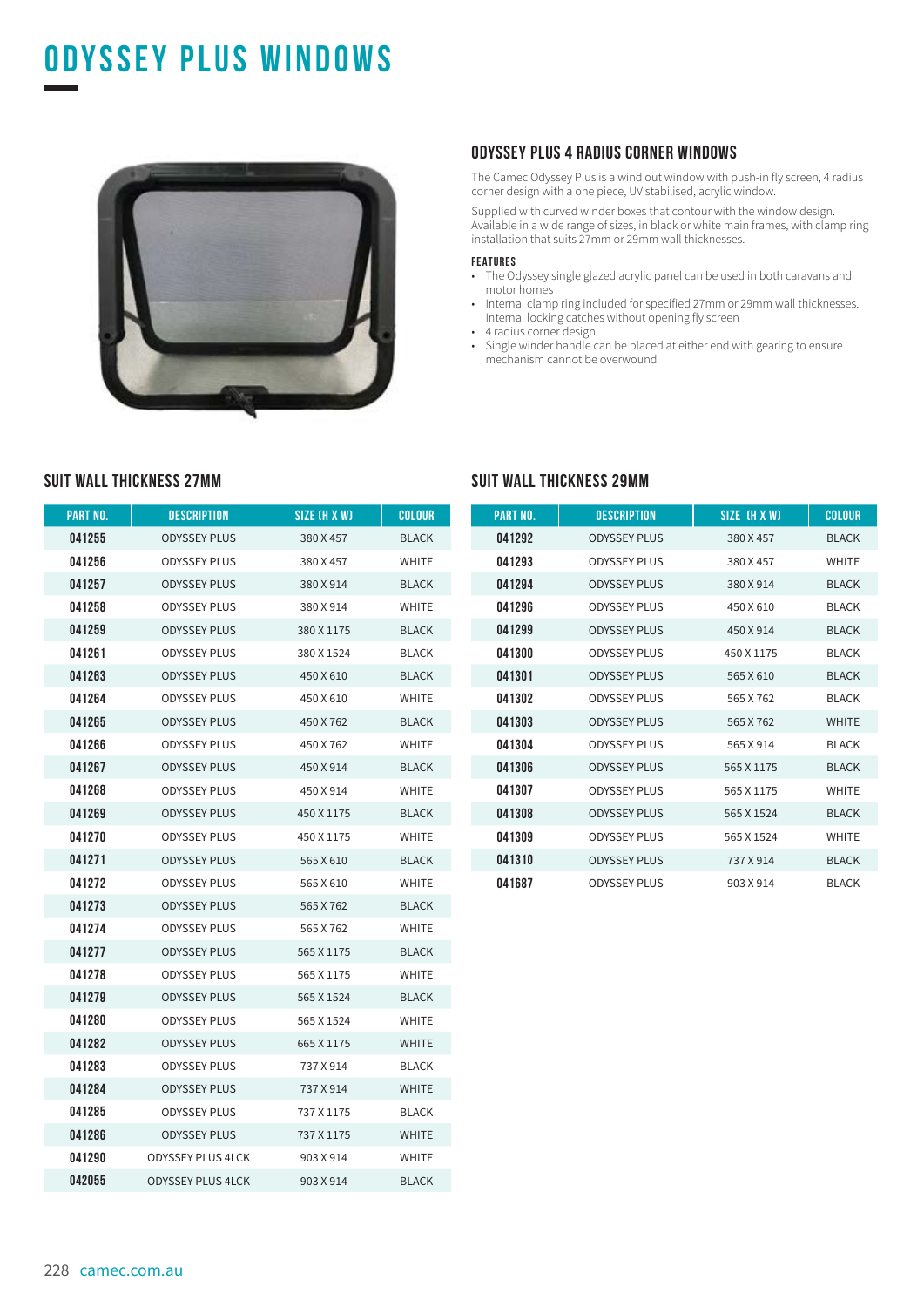

## **ODYSSEY PLUS WINDOW EXPLODED VIEW**

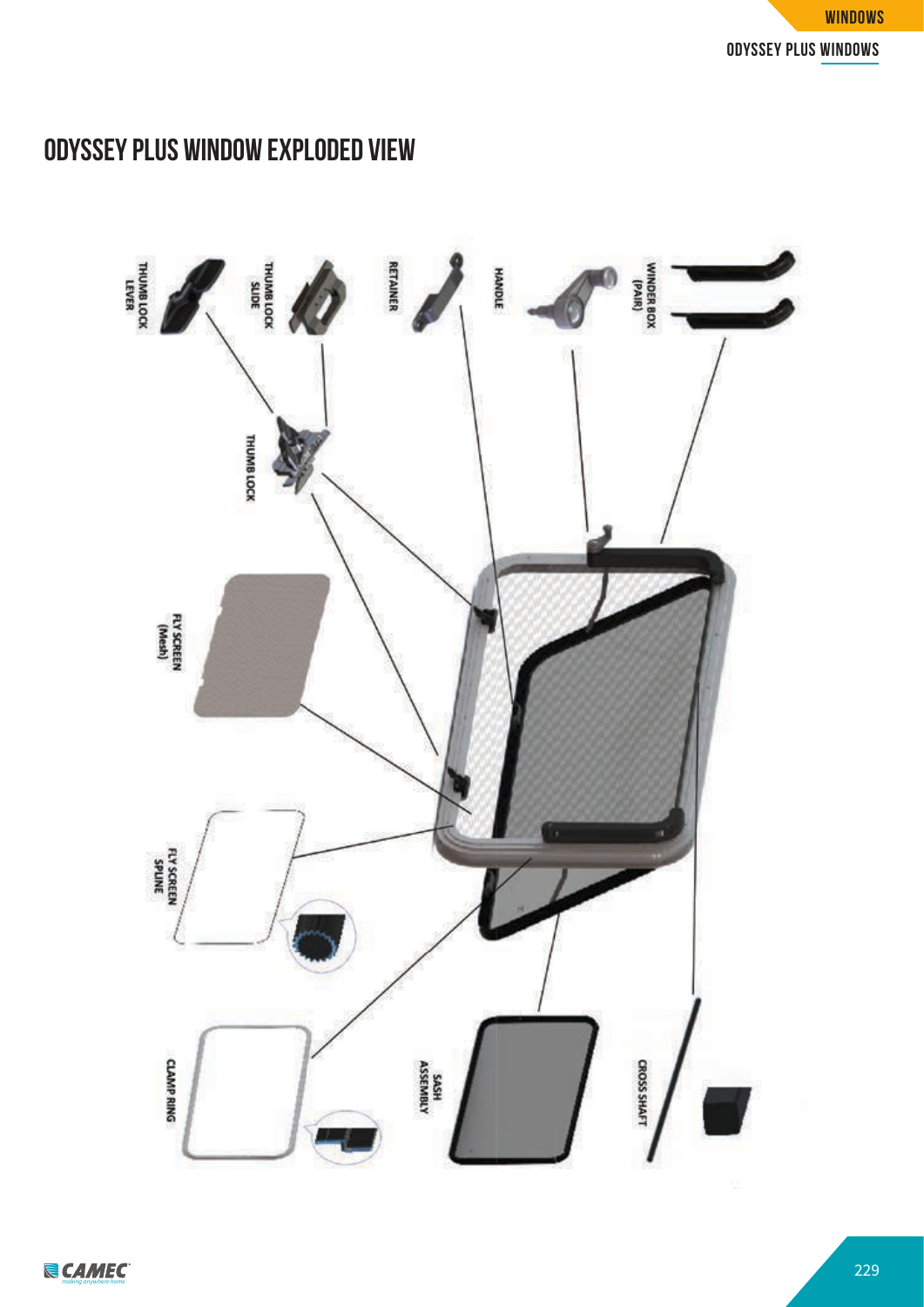## **ODYSSEY PLUS / SLIMLINE SLIDER CLAMP RING INSTALLATION**





**NORMAL**





**REVERSED**

#### **4 RADIUS CORNER CLAMP RINGS**

4 radius corner clamp ring to suit Camec Slimline and Odyssey plus windows thickness of wall listed first

#### **10.5MM OR 15MM CLAMP RING**

| PART NO. | DESCRIPTION .         | COLOUR        | I SUIT WINDOW SIZE' |
|----------|-----------------------|---------------|---------------------|
| 011851   | <b>4RC SLIM CLAMP</b> | <b>BIACK</b>  | 565 X 762           |
| 011855   | 4RC SLIM CLAMP        | <b>BI ACK</b> | 565 X 1175          |

#### **22MM CLAMP RING 33MM CLAMP RING**

| LPART NO. | <b>DESCRIPTION</b>           | COLOUR       | <b>SUIT WINDOW SIZE</b> |
|-----------|------------------------------|--------------|-------------------------|
| 011838    | <b>4RC SLIM SLIDER CLAMP</b> | <b>BLACK</b> | 280 X 762               |

#### **26MM CLAMP RING**

| PART NO. | <b>DESCRIPTION</b> | <b>COLOUR</b> | <b>SUIT WINDOW SIZE</b> |
|----------|--------------------|---------------|-------------------------|
| 050009   | 4RC S/L SLDR 26MM  | <b>BLACK</b>  | 565 X 914               |

#### **29MM CLAMP RING**

| PART NO. | <b>DESCRIPTION</b>  | <b>COLOUR</b> | SUIT WINDOW SIZE |
|----------|---------------------|---------------|------------------|
| 011681   | 4RC SLIM CLAMP 29MM | <b>WHITE</b>  | 380 X 1175       |

| PART NO. | <b>DESCRIPTION</b>           | <b>COLOUR</b> | <b>SUIT WINDOW SIZE</b> |
|----------|------------------------------|---------------|-------------------------|
| 011836   | <b>4RC SLIM SLIDER CLAMP</b> | <b>BIACK</b>  | 565 X 1175              |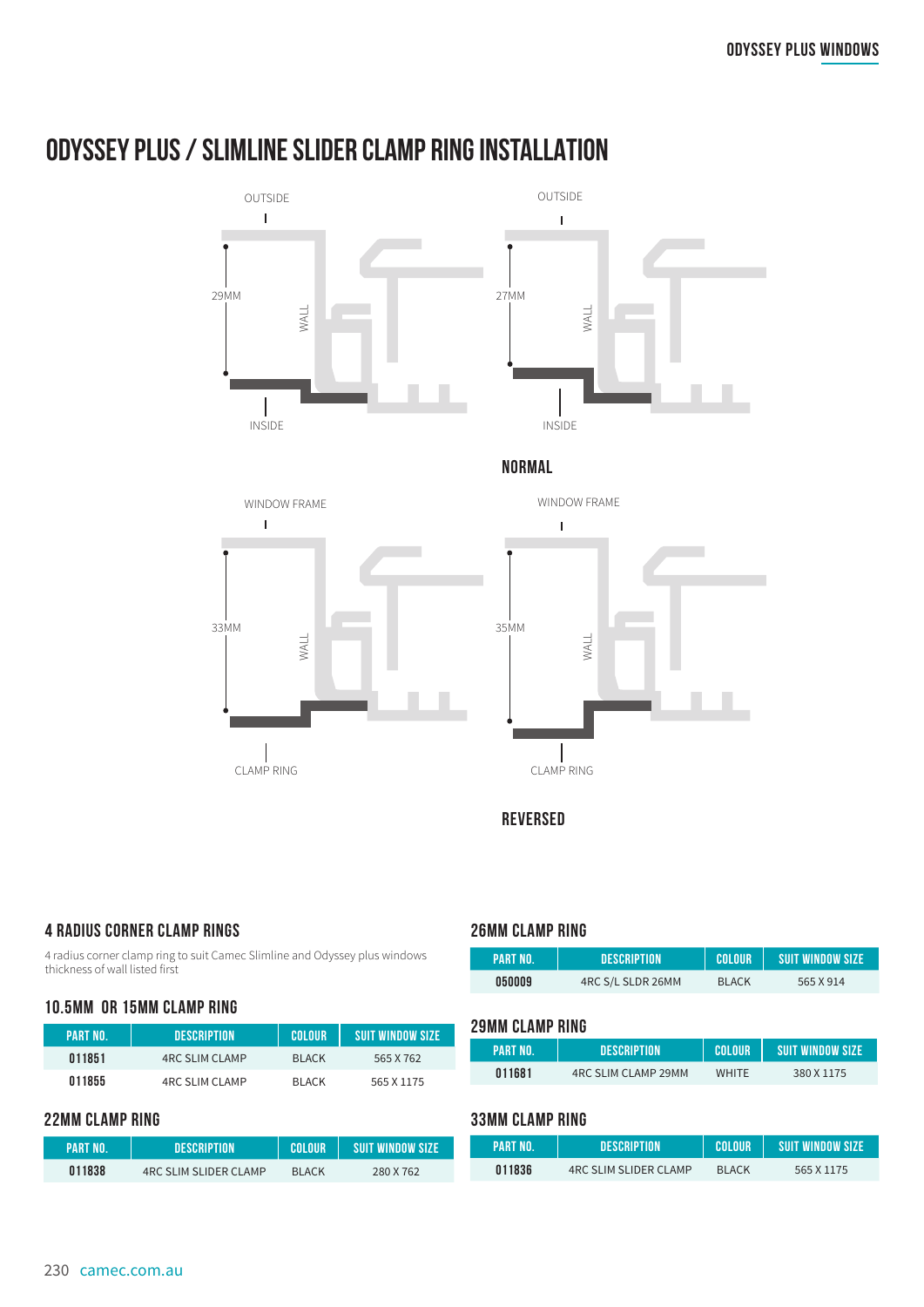# **ODYSSEY PREMIUM WINDOWS**



#### **WINDOW WITH 27MM BLIND CLIP**

| <b>PART NO.</b> | <b>DESCRIPTION</b>     | <b>BLIND INCLUDED</b> | SIZE (H X W) | <b>COLOUR</b> |
|-----------------|------------------------|-----------------------|--------------|---------------|
| 041621          | <b>ODYSSEY PREMIUM</b> | N <sub>O</sub>        | 380 X 457    | <b>BI ACK</b> |
| 041625          | <b>ODYSSEY PREMIUM</b> | NΩ                    | 380 X 914    | <b>BI ACK</b> |
| 041614          | <b>ODYSSEY PREMIUM</b> | N <sub>O</sub>        | 380 X 1175   | <b>BLACK</b>  |
| 040476          | <b>ODYSSEY PREMIUM</b> | NΩ                    | 380 X 1175   | <b>BI ACK</b> |
| 041632          | <b>ODYSSEY PREMIUM</b> | <b>NO</b>             | 450 X 610    | <b>BI ACK</b> |
| 041636          | <b>ODYSSEY PREMIUM</b> | NO.                   | 450 X 762    | <b>BI ACK</b> |
| 041640          | <b>ODYSSEY PREMIUM</b> | N <sub>O</sub>        | 450 X 914    | <b>BI ACK</b> |
| 041628          | <b>ODYSSEY PREMIUM</b> | N <sub>O</sub>        | 450 X 1175   | <b>BI ACK</b> |
| 041655          | <b>ODYSSEY PREMIUM</b> | N <sub>O</sub>        | 565 X 762    | <b>BI ACK</b> |
| 041644          | <b>ODYSSEY PREMIUM</b> | NO.                   | 565 X 1175   | <b>BI ACK</b> |
| 041648          | <b>ODYSSEY PREMIUM</b> | N <sub>O</sub>        | 565 X 1524   | <b>BI ACK</b> |
| 041649          | <b>ODYSSEY PREMIUM</b> | NO.                   | 565 X 1524   | <b>BI ACK</b> |
| 041663          | <b>ODYSSEY PREMIUM</b> | NO.                   | 903 X 914    | <b>BI ACK</b> |

#### **ODYSSEY PREMIUM 4 RADIUS CORNER WINDOWS**

The Camec Odyssey Premium window features an Odyssey acrylic panel in a double glazed form, with handle and locks with 3 positions - lock, open and ventilation. The separate blind and fly screen are housed in a stylish frame. With easy to use window stays that allow for multiple opening widths. The 4 radius corner push out design can be easily used as replacement for a Camec Odyssey Plus or Slimline window.

Designed for 27mm and 29mm wall thickness.

#### **FEATURES**

- The Odyssey double glazed acrylic panel can be used in both caravans and motor homes
- Aluminium window and blind clips included for specified 27mm or 29mm wall thickness
- 4 radius corner design on all windows
- 3 stage push button lock open, ventilation and closed
- Push-out windows catch at pre-set distances and release with further push

#### **SPECIFICATIONS**

- Double glazed, UV stabilised, tinted acrylic panel
- Frame Colour: black or white
- Wall Thickness: 27mm or 29mm (using blind clips)

#### **WINDOW WITH 29MM BLIND CLIP**

| <b>PART NO.</b> | <b>DESCRIPTION</b>                     | <b>BLIND INCLUDED</b> | SIZE (H X W) | <b>COLOUR</b> |
|-----------------|----------------------------------------|-----------------------|--------------|---------------|
| 041622          | <b>ODYSSEY PREMIUM</b>                 | N <sub>O</sub>        | 380 X 457    | <b>BLACK</b>  |
| 044017          | <b>ODYSSEY PREMIUM</b><br><b>FIXED</b> |                       | 380 X 1175   | <b>BLACK</b>  |
| 041689          | <b>ODYSSEY PREMIUM</b>                 | <b>YES</b>            | 380 X 1175   | <b>WHITF</b>  |
| 041641          | <b>ODYSSEY PREMIUM</b>                 | NO.                   | 450 X 914    | <b>BLACK</b>  |
| 041645          | <b>ODYSSEY PREMIUM</b>                 | N <sub>O</sub>        | 565 X 1175   | <b>BLACK</b>  |
| 041647          | <b>ODYSSEY PREMIUM</b>                 | NO.                   | 565 X 1175   | <b>WHITF</b>  |
| 042611          | <b>ODYSSEY PREMIUM</b>                 | N <sub>O</sub>        | 903 X 914    | <b>BI ACK</b> |
| 042612          | <b>ODYSSEY PREMIUM</b>                 | NO.                   | 903 X 914    | <b>WHITF</b>  |



#### **ODYSSEY PREMIUM WINDOW BLIND II**

Blind/flyscreen to suit Camec Odyssey premium windows. Attaches to window installation clips.

| <b>PART NO.</b> | <b>DESCRIPTION</b>           | <b>SUIT WINDOW SIZE</b> |
|-----------------|------------------------------|-------------------------|
| 043288          | <b>ODYSSEY PREM BLIND II</b> | 380 X 457               |
| 050309          | <b>ODYSSEY PREM BLIND II</b> | 380 X 457               |
| 050310          | <b>ODYSSEY PREM BLIND II</b> | 380 X 914               |
| 050306          | <b>ODYSSEY PREM BLIND II</b> | 380 X 1175              |
| 043291          | <b>ODYSSEY PREM BLIND II</b> | 450 X 762               |
| 050311          | <b>ODYSSEY PREM BLIND II</b> | 450 X 1175              |
| 050314          | <b>ODYSSEY PREM BLIND II</b> | 565 X 762               |
| 050313          | <b>ODYSSEY PREM BLIND II</b> | 565 X 1175              |
| 050318          | <b>ODYSSEY PREM BLIND II</b> | 565 X 1524              |
| 050315          | ODYSSEY PREM BLIND II        | 903 X 914               |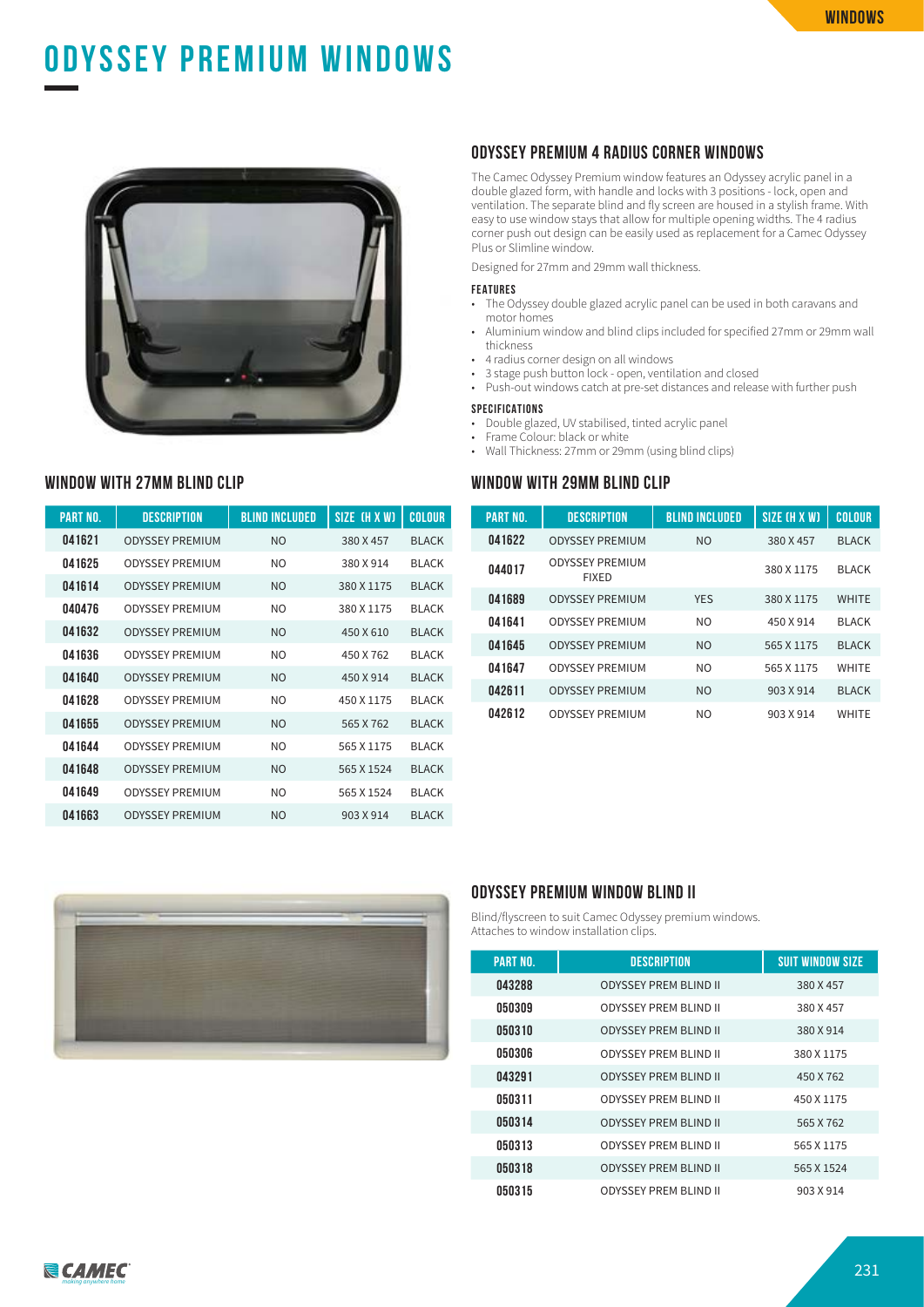## **ODYSSEY PREMIUM EXPLODED VIEW**

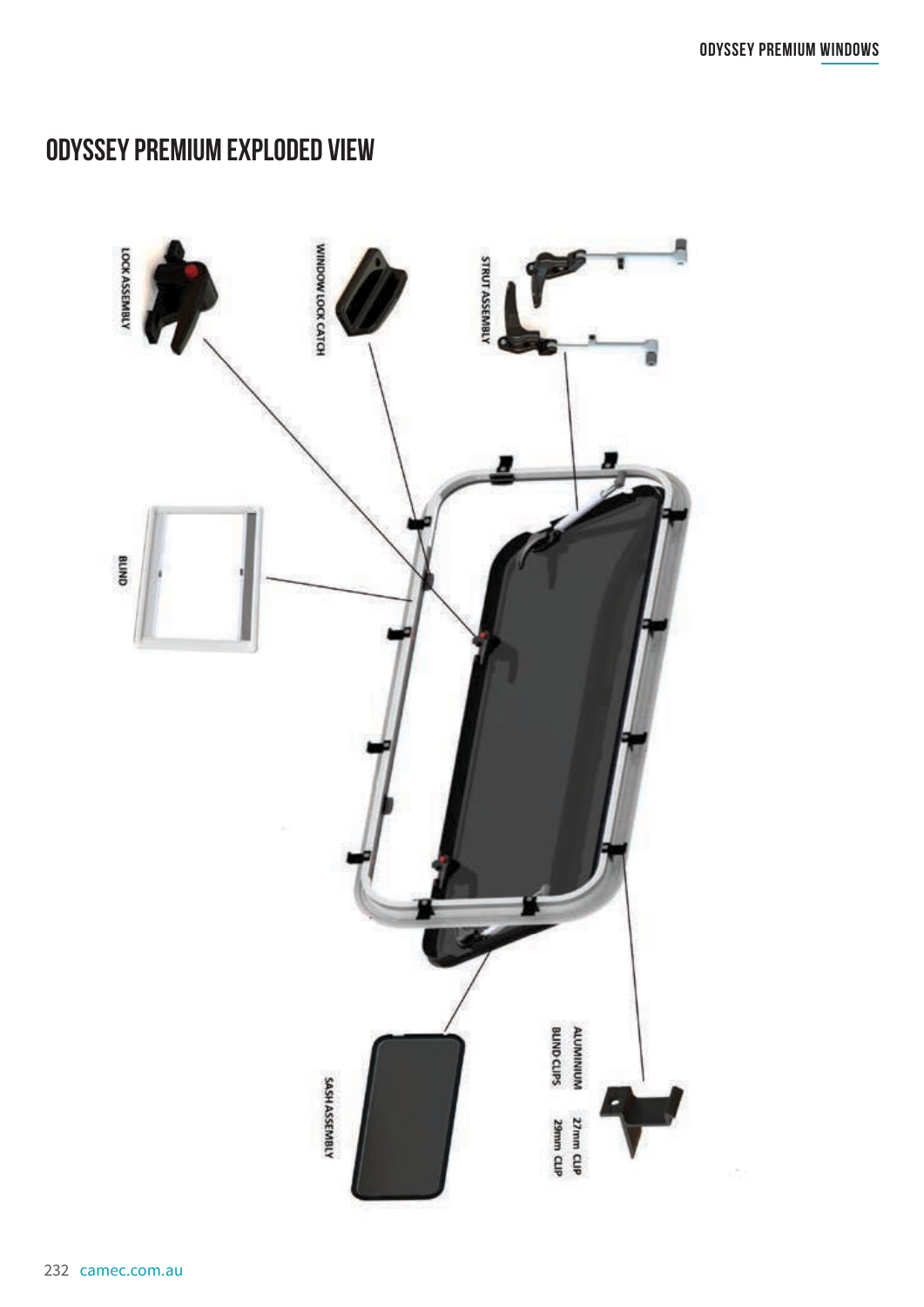## **odyssey premium windows jupiter WINDOWS**



#### **JUPITER 2 RADIUS SINGLE HOPPER WIND OUT WINDOWS**

#### **FEATURES**

- Manufactured for Australian conditions
- Lightweight and glazed with UV stabilised tinted acrylic
- Wind out operation
- Easy face fix installation
- Removable fly screens
- Old style acrylic insert limited sizes available.

| <b>PART NO.</b> | <b>DESCRIPTION</b>   | SIZE (H X W) | <b>COLOUR</b> |
|-----------------|----------------------|--------------|---------------|
| 037708          | <b>JUPITER 2RCSH</b> | 450 X 762    | <b>BLACK</b>  |
| 037716          | <b>JUPITER 2RCSH</b> | 450 X 1175   | <b>BLACK</b>  |
| 037718          | <b>JUPITER 2RCSH</b> | 450 X 1175   | <b>WHITE</b>  |

#### **JUPITER 4 RADIUS SINGLE HOPPER WIND OUT WINDOWS**

| <b>PART NO.</b> | <b>DESCRIPTION</b>   | <b>SIZE</b> | COLOUR       |
|-----------------|----------------------|-------------|--------------|
| 037766          | <b>JUPITER 4RCSH</b> | 813 X 1175  | <b>BLACK</b> |
| 038945          | <b>JUPITER 4RCSH</b> | 813 X 1524  | <b>BLACK</b> |
| 037769          | <b>JUPITER 4RCSH</b> | 903 X 914   | <b>BLACK</b> |

#### **REPLACEMENT ACRYLIC PANEL ONLY (NO FRAME)**

| PART NO. | <b>DESCRIPTION</b>   | SI7F      |
|----------|----------------------|-----------|
| 022967   | JUPITER PANEL NO 4J  | 243 X 877 |
| 022992   | JUPITER PANEL NO 55J | 302 X 894 |







#### **GLASS WINDOWS**

| <b>PART NO.</b> | <b>DESCRIPTION</b>       | SIZE (H X W) | <b>COLOUR</b> |
|-----------------|--------------------------|--------------|---------------|
| 037173          | <b>CAMEC 2RCSH</b>       | 280 X 457    | <b>WHITE</b>  |
| 037248          | <b>CAMEC 2RCSH</b>       | 280 X 1524   | <b>WHITE</b>  |
| 039403          | <b>CAMEC 2RCSH</b>       | 450 X 914    | <b>BLACK</b>  |
| 040195          | 2RC FIXED WINDOWS-C/TSG* | 565 X 762    | <b>WHITE</b>  |
| 037508          | <b>CAMEC 2RCSH</b>       | 565 X 1175   | <b>WHITE</b>  |
| 037573          | CAMEC 2RCDH              | 737 X 1524   | <b>WHITE</b>  |

\* Clear toughened safety glass

#### **CAMEC SLIMLINE WINDOWS**

| <b>PART NO.</b> | <b>DESCRIPTION</b>                      | SIZE (H X W) | <b>COLOUR</b> | <b>SUIT WALL</b><br>THICKNESS |
|-----------------|-----------------------------------------|--------------|---------------|-------------------------------|
| 011982          | CAMEC <sub>4RC</sub><br><b>SLIMLINE</b> | 737 X 914    | <b>WHITE</b>  | 27MM 6 LOCK                   |
| 040381          | CAMEC 4RC<br><b>SLIMLINE</b>            | 1028 X 914   | <b>BLACK</b>  | 22MM 6 LOCK                   |
| 040383          | CAMEC <sub>4RC</sub><br><b>SLIMLINE</b> | 1028 X 914   | <b>BLACK</b>  | 27MM 6 LOCK                   |
| 040382          | CAMEC 4RC<br><b>SLIMLINE</b>            | 1028 X 914   | <b>WHITE</b>  | 22MM 6 LOCK                   |
| 040384          | <b>CAMEC 4RC</b><br><b>SLIMLINE</b>     | 1028 X 914   | <b>WHITE</b>  | 27MM 6 LOCK                   |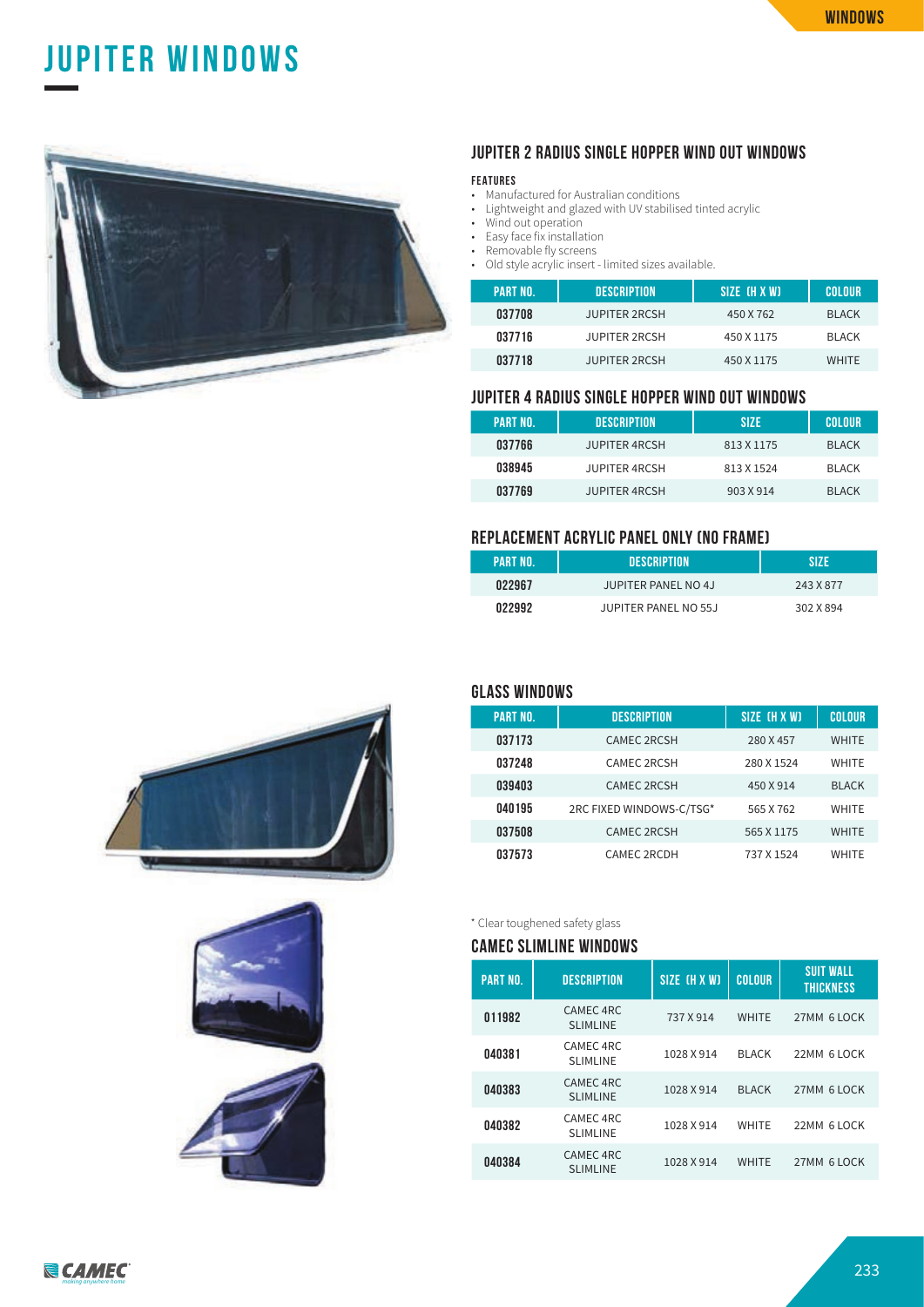

#### **CAMEC SLIMLINE SLIDER**

The Camec Slimline Slider range offers a two panel window, one panel sliding to allow for exceptional ventilation, with one panel fixed in position. The slider comes with a fixed fly screen, clamp ring for easy installation and can be used on a wide variety of wall sizes.

#### **WITH 26MM CLAMP RING**

| <b>PART NO.</b> | <b>DESCRIPTION</b>       | SIZE (H X W) | <b>FRAME</b><br><b>COLOUR</b> | <b>POSITION</b> |
|-----------------|--------------------------|--------------|-------------------------------|-----------------|
| 038113          | <b>CAMEC S/LINE SLDR</b> | 280 X 457    | <b>BLACK</b>                  | <b>RH</b>       |
| 038117          | <b>CAMEC S/LINE SLDR</b> | 280 X 457    | <b>BLACK</b>                  | LH              |
| 038115          | <b>CAMEC S/LINE SLDR</b> | 280 X 457    | <b>WHITE</b>                  | <b>RH</b>       |
| 038119          | <b>CAMEC S/LINE SLDR</b> | 280 X 457    | <b>WHITE</b>                  | LH              |
| 034636          | <b>CAMEC S/LINE SLDR</b> | 280 X 762    | <b>BLACK</b>                  | <b>RH</b>       |
| 034670          | <b>CAMEC S/LINE SLDR</b> | 280 X 762    | <b>BLACK</b>                  | LH              |
| 034638          | <b>CAMEC S/LINE SLDR</b> | 280 X 762    | <b>WHITE</b>                  | <b>RH</b>       |
| 034672          | <b>CAMEC S/LINE SLDR</b> | 280 X 762    | <b>WHITE</b>                  | LH.             |
| 034643          | <b>CAMEC S/LINE SLDR</b> | 280 X 1175   | <b>WHITE</b>                  | <b>RH</b>       |
| 034677          | <b>CAMEC S/LINE SLDR</b> | 280 X 1175   | <b>WHITE</b>                  | LH              |
| 034648          | <b>CAMEC S/LINE SLDR</b> | 450 X 762    | <b>BLACK</b>                  | <b>RH</b>       |
| 034684          | <b>CAMEC S/LINE SLDR</b> | 450 X 762    | <b>WHITE</b>                  | LH              |
| 038515          | <b>CAMEC S/LINE SLDR</b> | 450 X 1175   | <b>BLACK</b>                  | LH              |
| 038570          | <b>CAMEC S/LINE SLDR</b> | 508 X 914    | <b>BLACK</b>                  | <b>RH</b>       |
| 038571          | <b>CAMEC S/LINE SLDR</b> | 508 X 914    | <b>BLACK</b>                  | LH.             |
| 038328          | <b>CAMEC S/LINE SLDR</b> | 565 X 762    | <b>WHITE</b>                  | <b>RH</b>       |
| 034660          | <b>CAMEC S/LINE SLDR</b> | 565 X 1175   | <b>BLACK</b>                  | <b>RH</b>       |
| 034694          | <b>CAMEC S/LINE SLDR</b> | 565 X 1175   | <b>BLACK</b>                  | LH              |
| 034663          | <b>CAMEC S/LINE SLDR</b> | 565 X 1175   | <b>WHITE</b>                  | <b>RH</b>       |

#### **WITH 33MM CLAMP RING**

| <b>PART NO.</b> | <b>DESCRIPTION</b>       |           | SIZE (H X W)   FRAME COLOUR | <b>POSITION</b> |
|-----------------|--------------------------|-----------|-----------------------------|-----------------|
| 035941          | <b>CAMEC S/LINE SLDR</b> | 280 X 762 | <b>BLACK</b>                | RH.             |
| 035940          | <b>CAMEC S/LINE SLDR</b> | 280 X 762 | <b>BLACK</b>                | LH              |

#### **TINTED TOUGHENED SAFETY GLASS SLIDERS WITH MIDGE FLY SCREEN\***

| <b>PART NO.</b> | <b>DESCRIPTION</b> | SIZE (H X W) | <b>FRAME COLOUR</b> | <b>POSITION</b> |
|-----------------|--------------------|--------------|---------------------|-----------------|
| 035101          | S/LINE SLD MIDGE   | 280 X 762    | <b>BLACK</b>        | <b>RH</b>       |
| 035094          | S/LINE SLD MIDGE   | 280 X 762    | <b>BLACK</b>        | LН              |
| 035095          | S/LINE SLD MIDGE   | 565 X 762    | <b>BLACK</b>        | LH              |
| 035102          | S/LINE SLD MIDGE   | 565 X 1175   | <b>BLACK</b>        | <b>RH</b>       |

\* Not supplied with clamp ring. See page 15

RIGHT HAND = Kerb side. Fixed glass at front. Slides right to left (as viewed from outside)

LEFT HAND = Drivers side. Fixed glass at front. Slides left to right (as viewed from outside)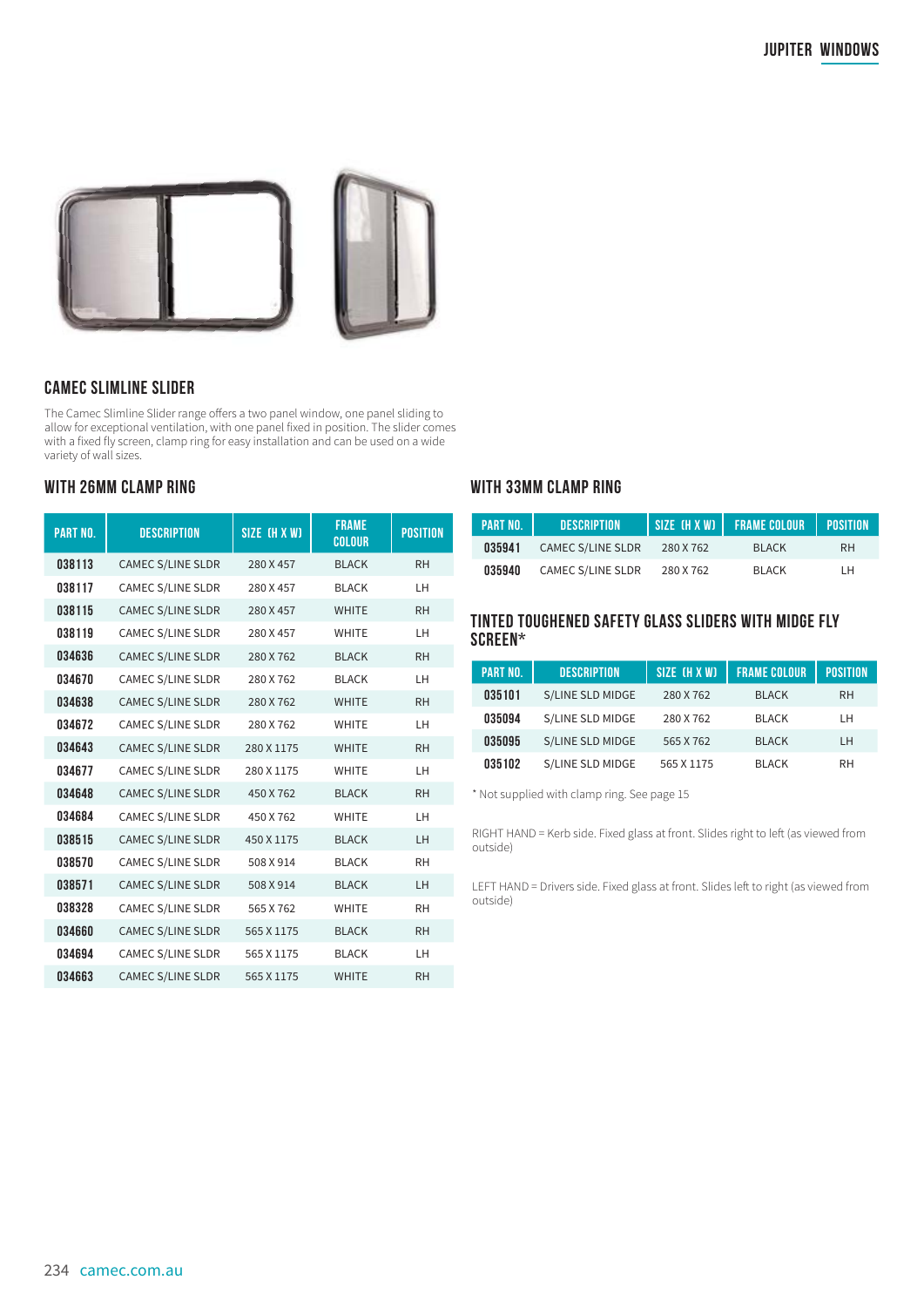



#### **CAMEC 2 RADIUS CORNER MK2 SHADES**

Suits all 2RC glass and acrylic windows. Features a formed acrylic panel with black or white powder coat frame and specially designed stays with in-built limit stops which allow full and easy adjustment. Full length waterproof hinge for ease of installation to the 2RC windows. White infill panel unless specified.

| <b>PART NO.</b> | <b>DESCRIPTION</b>         | <b>FRAME COLOUR</b> | SIZE (H X W) | 042326*          | CAMEC 2RC MK2 SHADE         | <b>BLACK</b> | 518 X 1226 |
|-----------------|----------------------------|---------------------|--------------|------------------|-----------------------------|--------------|------------|
| 039190          | CAMEC 2RC MK2 SHADE        | <b>BLACK</b>        | 290 X 1226   | 043596 *****     | <b>CAMEC 2RC SHADE NOVA</b> | <b>BLACK</b> | 518 X 1226 |
| 035915          | CAMEC 2RC MK2 SHADE        | <b>WHITE</b>        | 290 X 1226   | 044069°          | <b>CAMEC 2RC MK2 SHADE</b>  | <b>BLACK</b> | 518 X 1226 |
| 035916          | <b>CAMEC 2RC MK2 SHADE</b> | <b>WHITE</b>        | 290 X 1575   | 050367           | <b>CAMEC 2RC MK2 SHADE</b>  | <b>BLACK</b> | 518 X 1226 |
| 039191          | <b>CAMEC 2RC MK2 SHADE</b> | <b>BLACK</b>        | 390 X 508    | 035935           | <b>CAMEC 2RC MK2 SHADE</b>  | <b>WHITE</b> | 518 X 1226 |
| 038475          | CAMEC 2RC MK2 SHADE        | <b>BLACK</b>        | 390 X 965    | 035936           | <b>CAMEC 2RC MK2 SHADE</b>  | <b>BLACK</b> | 518 X 1575 |
| 035918          | CAMEC 2RC MK2 SHADE        | <b>WHITE</b>        | 390 X 965    | 044070°          | <b>CAMEC 2RC MK2 SHADE</b>  | <b>BLACK</b> | 518 X 1575 |
| 035919          | <b>CAMEC 2RC MK2 SHADE</b> | <b>BLACK</b>        | 390 X 1226   | 035937           | CAMEC 2RC MK2 SHADE         | <b>WHITE</b> | 518 X 1575 |
| 039404***       | <b>CAMEC 2RC MK2 SHADE</b> | <b>BLACK</b>        | 390 X 1226   | 044197           | <b>CAMEC 2RC MK2 SHADE</b>  | <b>WHITE</b> | 518 X 2000 |
| 042534*         | <b>CAMEC 2RC MK2 SHADE</b> | <b>BLACK</b>        | 390 X 1226   | 038304           | CAMEC 2RC MK2 SHADE         | <b>BLACK</b> | 575 X 1226 |
| 035921          | CAMEC 2RC MK2 SHADE        | <b>WHITE</b>        | 390 X 1226   | $042535*$        | CAMEC 2RC MK2 SHADE         | <b>BLACK</b> | 575 X 1226 |
| 035922          | CAMEC 2RC MK2 SHADE        | <b>BLACK</b>        | 390 X 1575   | 040936***        | <b>CAMEC 2RC MK2 SHADE</b>  | <b>BLACK</b> | 575 X 1226 |
| 035923          | CAMEC 2RC MK2 SHADE        | <b>WHITE</b>        | 390 X 1575   | 035938           | <b>CAMEC 2RC MK2 SHADE</b>  | <b>WHITE</b> | 575 X 1226 |
| 035924          | CAMEC 2RC MK2 SHADE        | <b>BLACK</b>        | 460 X 661    | 038356           | <b>CAMEC 2RC MK2 SHADE</b>  | <b>BLACK</b> | 575 X 1575 |
| $041724**$      | CAMEC 2RC MK2 SHADE        | <b>BLACK</b>        | 460 X 661    | 043597°          | CAMEC 2RC MK2 SHADE         | <b>BLACK</b> | 575 X 1575 |
| 035926          | <b>CAMEC 2RC MK2 SHADE</b> | <b>WHITE</b>        | 460 X 661    | 035939           | <b>CAMEC 2RC MK2 SHADE</b>  | <b>WHITE</b> | 575 X 1575 |
| 035927          | CAMEC 2RC MK2 SHADE        | <b>BLACK</b>        | 460 X 1226   | 043450           | CAMEC 2RC SHADE SMW         | <b>WHITE</b> | 575 X 1575 |
| 041934*         | CAMEC 2RC MK2 SHADE        | <b>BLACK</b>        | 460 X 1226   | 042916****       | <b>CAMEC 2RC MK2 SHADE</b>  | <b>BLACK</b> | 575 X 1575 |
| $043371***$     | CAMEC 2RC MK2 SHADE        | <b>BLACK</b>        | 460 X 1226   | $041517*$        | CAMEC 2RC MK2 SHADE         | <b>BLACK</b> | 575 X 1575 |
| 042917****      | CAMEC 2RC MK2 SHADE        | <b>BLACK</b>        | 460 X 1226   | $041516*$        | <b>CAMEC 2RC MK2 SHADE</b>  | <b>BLACK</b> | 575 X 1575 |
| 035930          | <b>CAMEC 2RC MK2 SHADE</b> | <b>WHITE</b>        | 460 X 1226   | $050528^{\circ}$ | <b>CAMEC 2RC MK2 SHADE</b>  | <b>BLACK</b> | 575 X 1575 |
| 035931          | <b>CAMEC 2RC MK2 SHADE</b> | <b>BLACK</b>        | 460 X 1575   | 039455           | CAMEC 2RC SHADE             | <b>WHITE</b> | 575 X 2083 |
| 035932          | <b>CAMEC 2RC MK2 SHADE</b> | <b>WHTE</b>         | 460 X 1575   | $050380*$        | <b>CAMEC 2RC MK2 SHADE</b>  | <b>BLACK</b> | 625 X 1575 |
| 039168          | <b>CAMEC 2RC MK2 SHADE</b> | <b>BLACK</b>        | 518 X 508    | 050381           | CAMEC 2RC MK2 SHADE         | <b>WHITE</b> | 625 X 1575 |
| $041075***$     | <b>CAMEC 2RC MK2 SHADE</b> | <b>BLACK</b>        | 518 X 1226   | 070032           | <b>CAMEC 2RC SHADE</b>      | <b>WHITE</b> | 645 X 1681 |
| 035934          | <b>CAMEC 2RC MK2 SHADE</b> | <b>BLACK</b>        | 518 X 1226   | 050987****       | <b>MK2 SHADE PANEL</b>      | <b>BLACK</b> | 625 X 1576 |

\* Cristal silver infill

\*\* Diamond silver infill

\*\*\* Polished grey infill

\*\*\*\* Jet black infill

\*\*\*\*\* Nova light grey infill

> $\circ$ Onyx white AL infill

 $^{\circ}$ Stucco white infill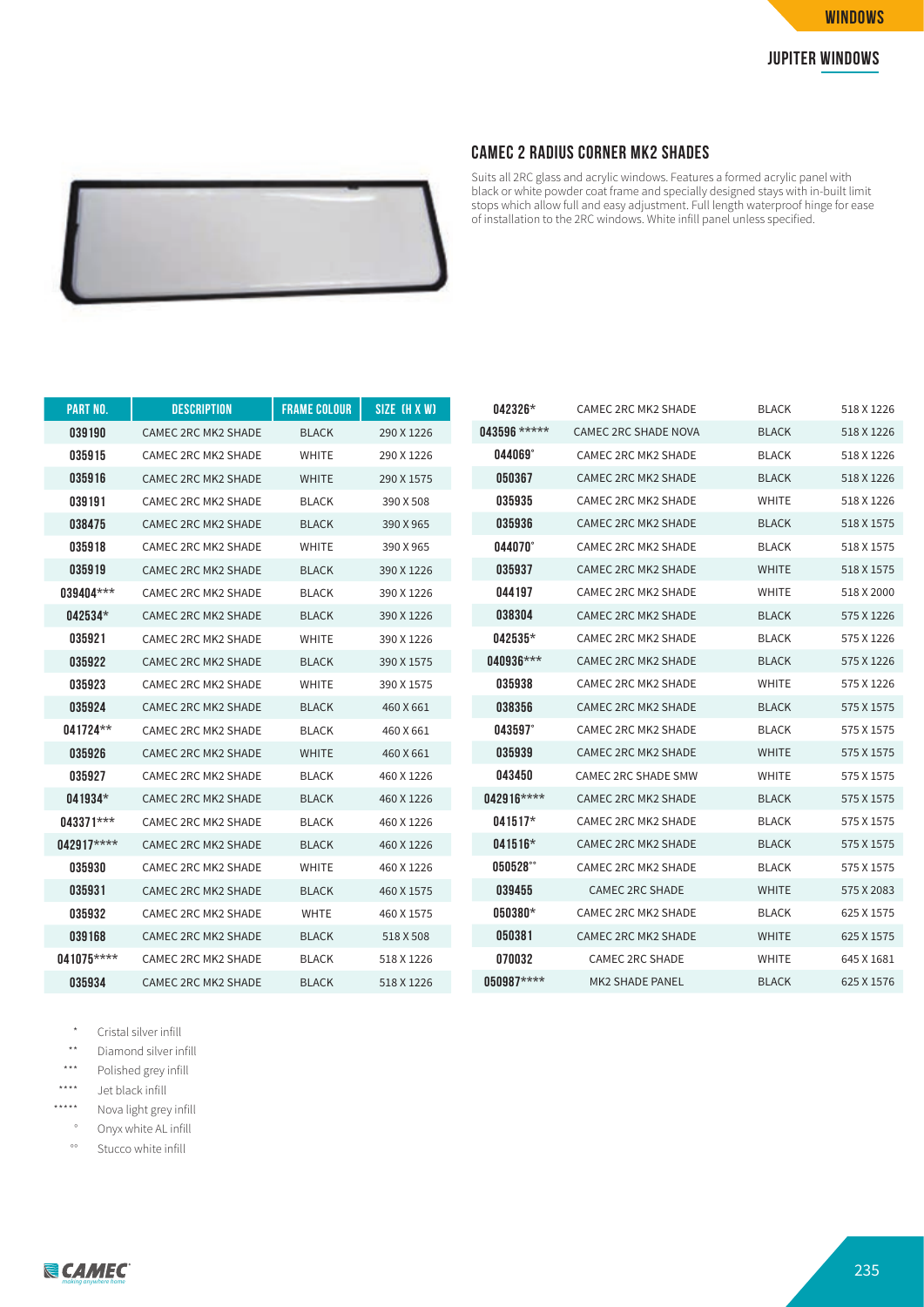## **sash FRAMES**





#### **ODYSSEY SASH ONLY**

To suit 2 radius corner single hopper window.

| <b>PART NO.</b> | <b>DESCRIPTION</b>       | SIZE (H X W) | <b>FRAME COLOUR</b> |
|-----------------|--------------------------|--------------|---------------------|
| 042118          | <b>ODYSSEY SASH ASSY</b> | 280 X 457    | <b>BLACK</b>        |
| 042121          | <b>ODYSSEY SASH ASSY</b> | 280 X 762    | <b>BI ACK</b>       |
| 042131          | ODYSSEY SASH ASSY        | 380 X 762    | <b>BIACK</b>        |
| 042133          | <b>ODYSSEY SASH ASSY</b> | 380 X 914    | <b>BI ACK</b>       |
| 042135          | ODYSSEY SASH ASSY        | 380 X 1175   | <b>BIACK</b>        |
| 042145          | <b>ODYSSEY SASH ASSY</b> | 508 X 1175   | <b>BI ACK</b>       |
| 042150          | <b>ODYSSEY SASH ASSY</b> | 565 X 610    | <b>BIACK</b>        |
| 042152          | ODYSSEY SASH ASSY        | 565 X 762    | <b>BI ACK</b>       |
| 042153          | <b>ODYSSEY SASH ASSY</b> | 565 X 762    | <b>WHITE</b>        |
| 042154          | ODYSSEY SASH ASSY        | 565 X 914    | <b>BI ACK</b>       |
| 042155          | ODYSSEY SASH ASSY        | 565 X 914    | <b>WHITE</b>        |
| 042156          | <b>ODYSSEY SASH ASSY</b> | 565 X 1175   | <b>BLACK</b>        |
| 042157          | ODYSSEY SASH ASSY        | 565 X 1175   | <b>WHITE</b>        |

## **ODYSSEY PLUS 4 RADIUS CORNER SASH ONLY (BLACK FRAME ONLY)**

To suit 4 radius corner single hopper window.

| <b>PART NO.</b> | <b>DESCRIPTION</b>            | SIZE (H X W) |
|-----------------|-------------------------------|--------------|
| 042238          | <b>ODYSSEY PLUS SASH ASSY</b> | 380 X 457    |
| 042242          | ODYSSEY PLUS SASH ASSY        | 380 X 1175   |
| 042252          | <b>ODYSSEY PLUS SASH ASSY</b> | 450 X 1175   |
| 042258          | ODYSSEY PLUS SASH ASSY        | 565 X 914    |
| 042260          | <b>ODYSSEY PLUS SASH ASSY</b> | 565 X 1175   |
| 042264          | ODYSSEY PLUS SASH ASSY        | 737 X 914    |
| 042370          | <b>ODYSSEY PLUS SASH ASSY</b> | 903 X 914    |



#### **ODYSSEY PREMIUM 4 RADIUS CORNER SASH ONLY (BLACK FRAME ONLY)**

| <b>PART NO.</b> | <b>DESCRIPTION</b>            | SIZE TH X WI |
|-----------------|-------------------------------|--------------|
| 044017          | <b>ODYSSEY PREMIUM FIXED</b>  | 380 X 1175   |
| 041950          | <b>ODYSSEY PREM SASH ASSY</b> | 380 X 457    |
| 041949          | <b>ODYSSEY PREM SASH ASSY</b> | 380 X 914    |
| 042446          | <b>ODYSSEY PREM SASH ASSY</b> | 380 X 1175   |
| 042447          | <b>ODYSSEY PREM SASH ASSY</b> | 380 X 1524   |
| 042451          | <b>ODYSSEY PREM SASH ASSY</b> | 450 X 1175   |
| 042453          | <b>ODYSSEY PREM SASH ASSY</b> | 565 X 762    |
| 042454          | <b>ODYSSEY PREM SASH ASSY</b> | 565 X 914    |
| 044248          | <b>ODYSSEY PREM SASH ASSY</b> | 813 X 762    |
| 042458          | ODYSSEY PREM SASH ASSY        | 903 X 914    |

#### To suit 4 radius corner single hopper window. **ODYSSEY PREMIUM WINDOW SPARE PARTS**

| <b>PART NO.</b> | <b>DESCRIPTION</b>                   | <b>SIZE</b>         |
|-----------------|--------------------------------------|---------------------|
| 040762          | ODYSSEY PREMIUM LOCKING CATCH        | <b>WITH STRIKER</b> |
| 042405          | <b>ODYSSEY PREM BLIND CLIP</b>       | 27MM EACH           |
| 043722          | <b>ODYSSEY PREM BLIND CLIP</b>       | 29MM EACH           |
| 042236          | BLACK ODY PREM SCREW M4X10           | <b>BOX OF 200</b>   |
| 051518          | <b>ODYSSEY PREM BULB WINDOW SEAL</b> |                     |
| 050060          | <b>ODYSSEY PREMIUM WINDOW SEAL</b>   | 4.5M LONG           |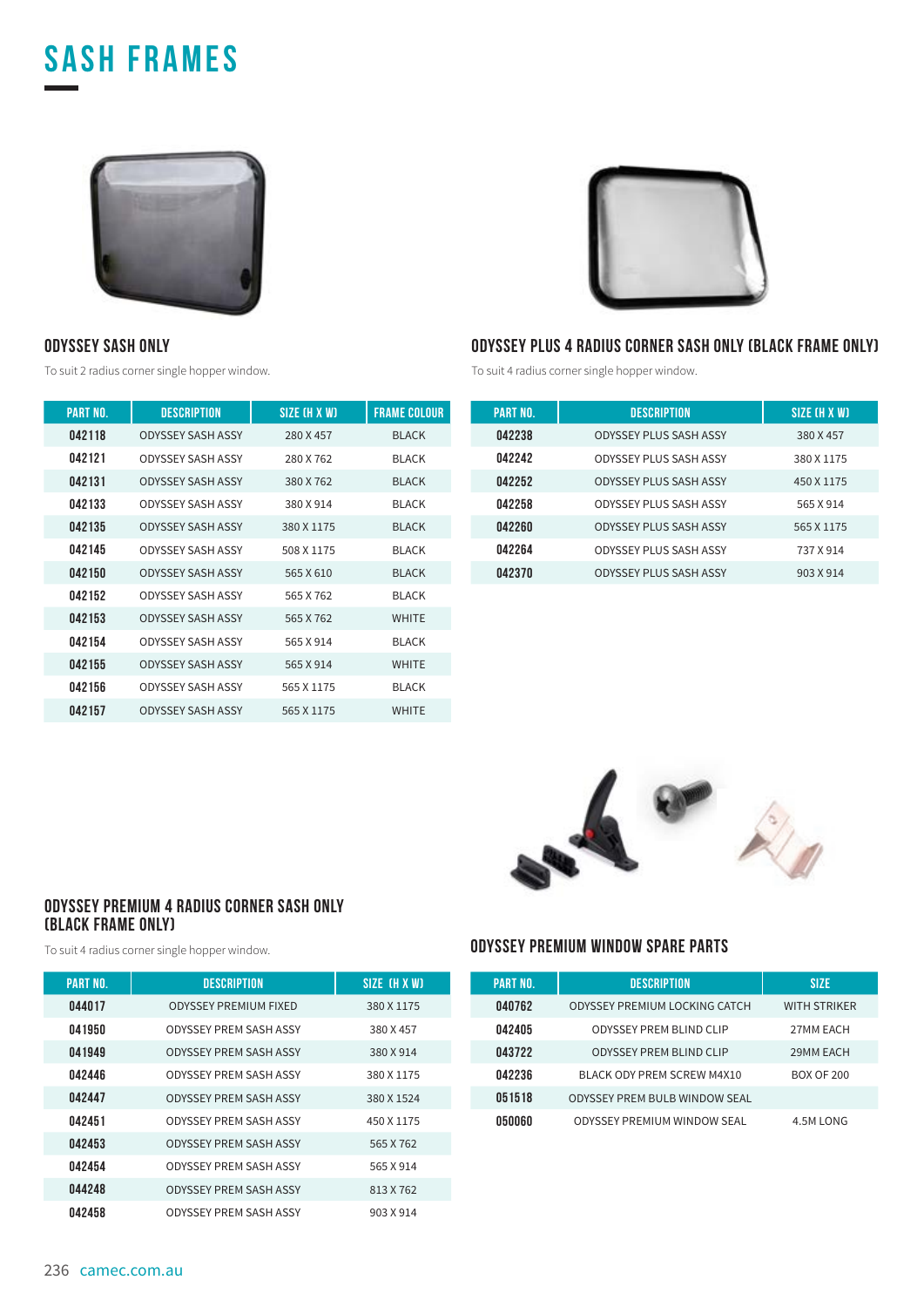

#### **WINDOW STAYS FOR ODYSSEY PREMIUM WINDOWS CAMEC JUPITER 2 RADIUS CORNER SASH ONLY**

| <b>PART NO.</b> | <b>DESCRIPTION</b>       | <b>SUIT WINDOW SIZE</b> | <b>POSITION</b> |
|-----------------|--------------------------|-------------------------|-----------------|
| 040673          | STAY T/S ODYSSEY PREMIUM | 380MM H                 | LH              |
| 040674          | STAY T/S ODYSSEY PREMIUM | 380MM H                 | <b>RH</b>       |
| 040675          | STAY T/S ODYSSEY PREMIUM | 450MM H                 | LH              |
| 040676          | STAY T/S ODYSSEY PREMIUM | 450MM H                 | <b>RH</b>       |
| 040677          | STAY T/S ODYSSEY PREMIUM | 565MM H                 | <b>LH</b>       |
| 040678          | STAY T/S ODYSSEY PREMIUM | 565MM H                 | <b>RH</b>       |
| 040679          | STAY T/S ODYSSEY PREMIUM | 903MM H                 | LH              |
| 040680          | STAY T/S ODYSSEY PREMIUM | 903MM H                 | <b>RH</b>       |



To suit 2 radius corner single hopper window.

| PART NO.  | DESCRIPTION                                  | <b>FRAME COLOUR</b> | <b>SUIT WINDOW</b><br><b>SIZE</b> |
|-----------|----------------------------------------------|---------------------|-----------------------------------|
| 042181    | JUPITER SASH ONLY                            | <b>BLACK</b>        | 280 X 457                         |
| 042186    | JUPITER SASH ONLY                            | WHITE               | 280 X 762                         |
| 042187    | <b>JUPITER SASH ONLY</b>                     | <b>BLACK</b>        | 280 X 914                         |
| 042188    | JUPITER SASH ONLY                            | <b>WHITE</b>        | 280 X 914                         |
| 042189    | JUPITER SASH ONLY                            | <b>BLACK</b>        | 280 X 1175                        |
| 042190    | JUPITER SASH ONLY                            | WHITE               | 280 X 1175                        |
| 042193    | <b>JUPITER SASH ONLY</b>                     | <b>BLACK</b>        | 380 X 610                         |
| 042195    | JUPITER SASH ONLY                            | <b>BLACK</b>        | 380 X 762                         |
| 042196    | JUPITER SASH ONLY                            | WHITE               | 380 X 762                         |
| 042197    | JUPITER SASH ONLY                            | <b>BLACK</b>        | 380 X 914                         |
| 042198    | JUPITER SASH ONLY                            | <b>WHITE</b>        | 380 X 914                         |
| 042199    | JUPITER SASH ONLY                            | <b>BLACK</b>        | 380 X 1175                        |
| 042200    | JUPITER SASH ONLY                            | <b>WHITE</b>        | 380 X 1175                        |
| 042203    | JUPITER SASH ONLY                            | <b>BLACK</b>        | 450 X 610                         |
| 042205    | JUPITER SASH ONLY                            | <b>BLACK</b>        | 450 X 762                         |
| 042206    | JUPITER SASH ONLY                            | <b>WHITE</b>        | 450 X 762                         |
| 042207    | JUPITER SASH ONLY                            | <b>BLACK</b>        | 450 X 914                         |
| 042208    | JUPITER SASH ONLY                            | <b>WHITE</b>        | 450 X 914                         |
| 042209    | JUPITER SASH ONLY                            | <b>BLACK</b>        | 450 X 1175                        |
| 042210    | JUPITER SASH ONLY                            | <b>WHITE</b>        | 450 X 1175                        |
| 042211    | JUPITER SASH ONLY                            | <b>BLACK</b>        | 450 X 1524                        |
| 042212    | JUPITER SASH ONLY                            | WHITE               | 450 X 1524                        |
| 042215    | JUPITER SASH ONLY                            | <b>BLACK</b>        | 508 X 762                         |
| 042216    | JUPITER SASH ONLY                            | WHITE               | 508 X 762                         |
| 042217    | JUPITER SASH ONLY                            | <b>BLACK</b>        | 508 X 914                         |
| 042218    | JUPITER SASH ONLY                            | WHITE               | 508 X 914                         |
| 042219    | JUPITER SASH ONLY                            | <b>BLACK</b>        | 508 X 1175                        |
| 042220    | <b>JUPITER SASH ONLY</b>                     | <b>WHITE</b>        | 508 X 1175                        |
| 042226    | JUPITER SASH ONLY                            | <b>BLACK</b>        | 565 X 762                         |
| 042227    | <b>JUPITER SASH ONLY</b>                     | <b>WHITE</b>        | 565 X 762                         |
| 039202**  | <b>JUPITER 2RCSH SASH</b><br><b>ONLY BLK</b> | <b>BLACK</b>        | 565 X 914                         |
| $039500*$ | JUPITER 2RCSH SASH<br>ONLY WH                | WHITE               | 565 X 914                         |
| 042230    | <b>JUPITER SASH ONLY</b>                     | <b>BLACK</b>        | 565 X 1175                        |
| 042231    | <b>JUPITER SASH ONLY</b>                     | WHITE               | 565 X 1175                        |
| 042232    | <b>JUPITER SASH ONLY</b>                     | <b>BLACK</b>        | 565 X 1524                        |
| 042233    | JUPITER SASH ONLY                            | WHITE               | 565 X 1524                        |

\* Suits 565 x 914mm window or lower section of 903 x 914mm window white frame

\*\* Suits 565 x 914mm window or lower section of 903 x 914mm window black frame

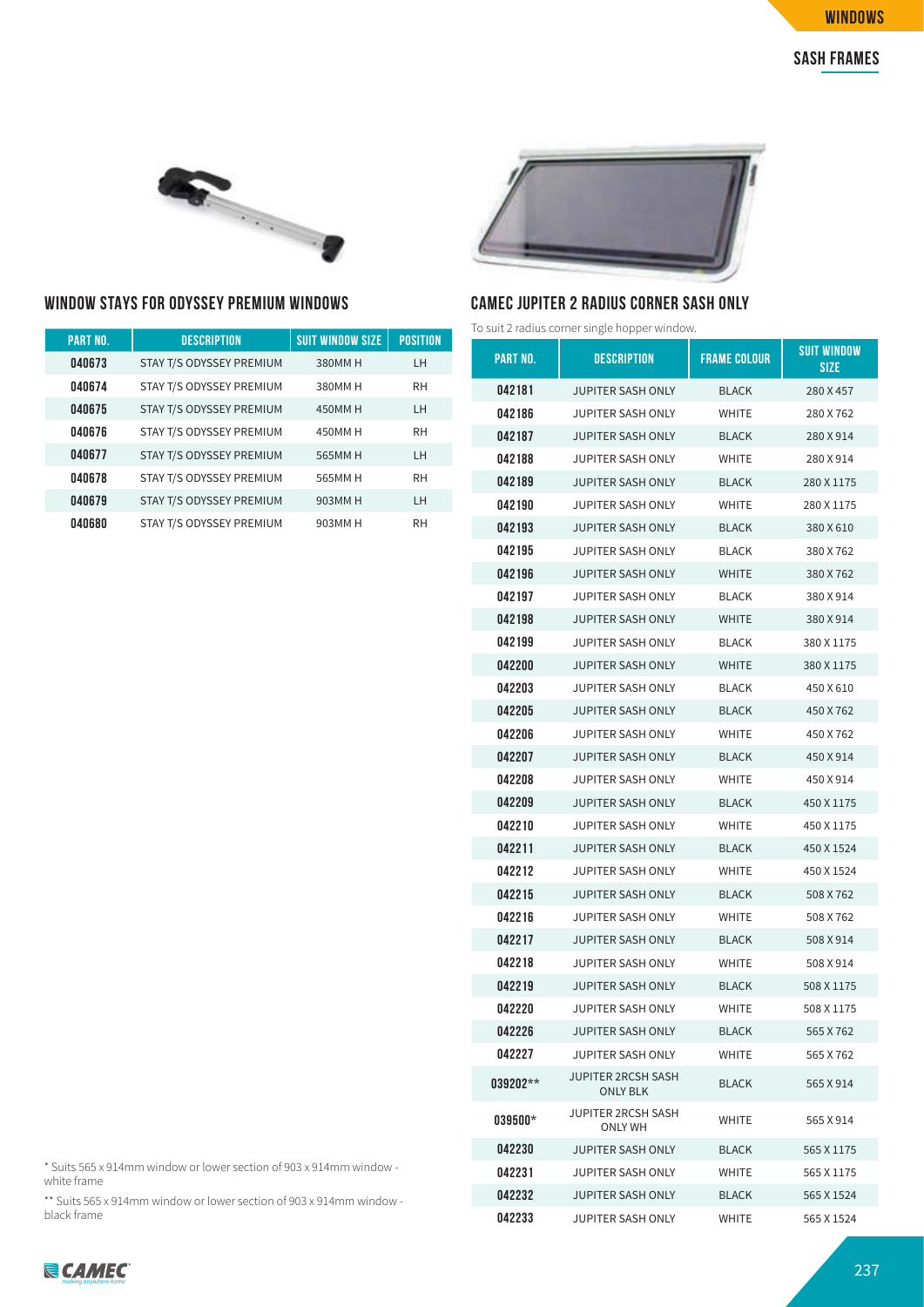# **ODYSSEY FLY SCREENs**

NB: Size listed is to suit window cut out size. Actual measurements of fly screen is 20mm less. Eg. 010235 fly screen suits window 280 x 762. Actual fly screen measures 260 x 742mm.



#### **ROUND BOTTOM CORNER**

Insect screens for Camec wind-out windows are removable and fully flexible.

Note: The top screen of all double hopper windows has square bottom corners. All single hopper windows and the lower screens of double hopper windows, have round bottom corners. Suits Odyssey and Jupiter windows.

| <b>PART NO.</b> | <b>DESCRIPTION</b> | <b>SUIT WINDOW SIZE</b> |
|-----------------|--------------------|-------------------------|
| 010229          | <b>FLY SCREEN</b>  | 280 X 457               |
| 010233          | <b>FLY SCREEN</b>  | 280 X 610               |
| 010235          | <b>FLY SCREEN</b>  | 280 X 762               |
| 010237          | <b>FLY SCREEN</b>  | 280 X 914               |
| 010239          | <b>FLY SCREEN</b>  | 280 X 1175              |
| 010241          | <b>FLY SCREEN</b>  | 280 X 1524              |
| 010231          | <b>FLY SCREEN</b>  | 380 X 457               |
| 010243          | <b>FLY SCREEN</b>  | 380 X 610               |
| 010245          | <b>FLY SCREEN</b>  | 380 X 762               |
| 010247          | <b>FLY SCREEN</b>  | 380 X 914               |
| 010249          | <b>FLY SCREEN</b>  | 380 X 1175              |
| 010251          | <b>FLY SCREEN</b>  | 380 X 1524              |
| 010253          | <b>FLY SCREEN</b>  | 450 X 610               |
| 010255          | <b>FLY SCREEN</b>  | 450 X 762               |
| 010257          | <b>FLY SCREEN</b>  | 450 X 914               |
| 010259          | <b>FLY SCREEN</b>  | 450 X 1175              |
| 010261          | <b>FLY SCREEN</b>  | 450 X 1524              |
| 010265          | <b>FLY SCREEN</b>  | 508 X 457               |
| 010267          | <b>FLY SCREEN</b>  | 508 X 762               |
| 010269          | <b>FLY SCREEN</b>  | 508 X 914               |
| 010271          | <b>FLY SCREEN</b>  | 508 X 1175              |
| 010273          | <b>FLY SCREEN</b>  | 508 X 1524              |
| 010263          | <b>FLY SCREEN</b>  | 512 X 762               |
| 010275          | <b>FLY SCREEN</b>  | 565 X 457               |
| 010277          | <b>FLY SCREEN</b>  | 565 X 610               |
| 010279          | <b>FLY SCREEN</b>  | 565 X 762               |
| 010281          | <b>FLY SCREEN</b>  | 565X914                 |
| 010283          | <b>FLY SCREEN</b>  | 565 X 1175              |
| 010285          | <b>FLY SCREEN</b>  | 565 X 1524              |
|                 |                    |                         |



#### **SQUARE BOTTOM CORNER**

| <b>PART NO.</b> | <b>DESCRIPTION</b> | <b>SUIT WINDOW SIZE</b> |
|-----------------|--------------------|-------------------------|
| 010288          | <b>FLY SCREEN</b>  | 280 X 457               |
| 010290          | <b>FLY SCREEN</b>  | 280 X 762               |
| 010292          | <b>FLY SCREEN</b>  | 280 X 914               |
| 010294          | <b>FLY SCREEN</b>  | 280 X 1175              |
| 010296          | <b>FLY SCREEN</b>  | 280 X 1524              |
| 010299          | <b>FLY SCREEN</b>  | 512 X 762               |
| 010303          | <b>FLY SCREEN</b>  | 565 X 914               |
| 010305          | <b>FLY SCREEN</b>  | 565 X 1175              |



#### **MIDGE SCREEN**

Replacement screen with midge proof material insert. Suits Odyssey and Jupiter windows.

| <b>PART NO.</b> | <b>DESCRIPTION</b> | <b>SUIT WINDOW SIZE</b> |
|-----------------|--------------------|-------------------------|
| 010230          | <b>RD BOT CNR</b>  | 280 X 457               |
| 010234          | <b>RD BOT CNRS</b> | 280 X 610               |
| 010236          | <b>RD BOT CNR</b>  | 280 X 762               |
| 010293          | <b>SO BOT CNR</b>  | 280 X 914               |
| 010240          | <b>RD BOT CNRS</b> | 280 X 1175              |
| 010242          | <b>RD BOT CNRS</b> | 280 X 1524              |
| 010246          | <b>RD BOT CNR</b>  | 380 X 762               |
| 010250          | <b>RD BOT CNRS</b> | 380 X 1175              |
| 010252          | <b>RD BOT CNRS</b> | 380 X 1524              |
| 010258          | RD BOT CNR         | 450 X 914               |
| 010262          | <b>RD BOT CNRS</b> | 450 X 1524              |
| 010280          | RD BOT CNR         | 565 X 762               |
| 010282          | <b>RD BOT CNR</b>  | 565 X 914               |
| 010304          | SQ BOT CNR         | 565 X 914               |
| 010272          | <b>RD BOT CNRS</b> | 508 X 1175              |
| 010284          | <b>RD BOT CNRS</b> | 565 X 1175              |
| 010286          | <b>RD BOT CNRS</b> | 565 X 1524              |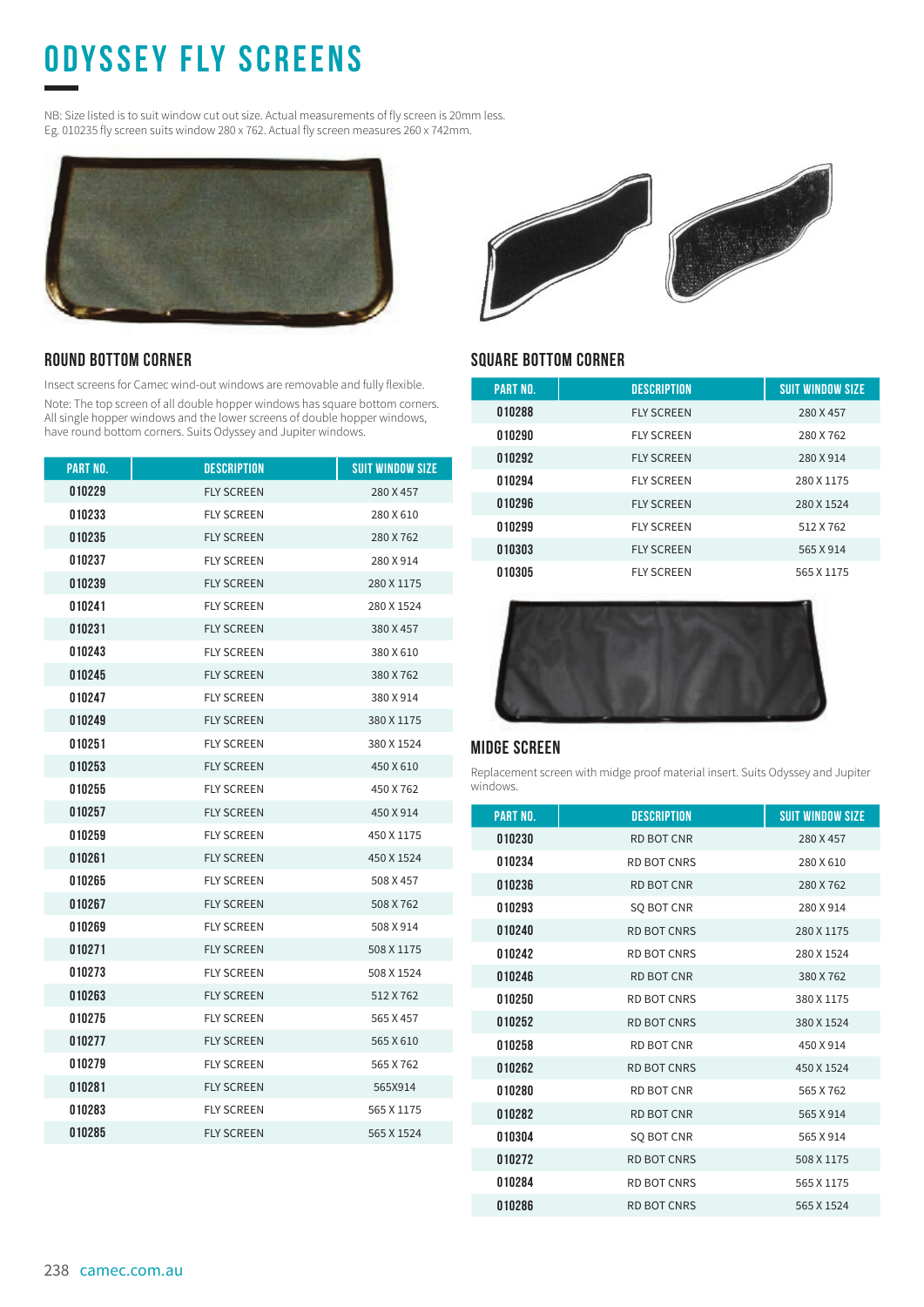# **SLIMLINE SLIDER AND wind out window SPARE PARTS**



**SLIMLINE LOCK KIT 040643**  4 locks - 6 retainers



**SLIMLINE WINDOW SEAL 040664**  Sold per metre

**SLIMLINE MK2 RETAINER**

**010182**

windows



**SLIMLINE WINDER BOXES- PAIR 010179** Curved window boxes to suit slimline and odyssey plus windows



**SLIMLINE THUMB LOCK LEVER 010181** Suit slimline wind out windows



**CAMEC SLIMLINE SLIDER LOCK KIT 038430**

Lock kit for sliding window. (1 x slide, 1 x retainer, 3 x rivets, 1 x catch) Complete window requires 2 kits.



Thumb lock slide retainer - suit slimline wind out

**CAMEC SLIMLINE WIND OUT WINDOW LOCK KIT**

#### **039280**

Lock kit for slimline wind out window. 2 lock sets per kit



**SLIMLINE THUMB LOCK SLIDE 010184** Suit slimline wind out windows



**SLIMLINE SLIDER SLIP COAT SEAL 039460**

Seals the sliding section of the window when closed



#### **SLIM/SLIDER FLY SCREEN SPLINE**

#### **018030**

3mm foam type spline to suit the slimline wind out and sliding, as well as odyssey plus and premium windows

#### **FEATURES**

- Sold per metre
- Fly screen not included

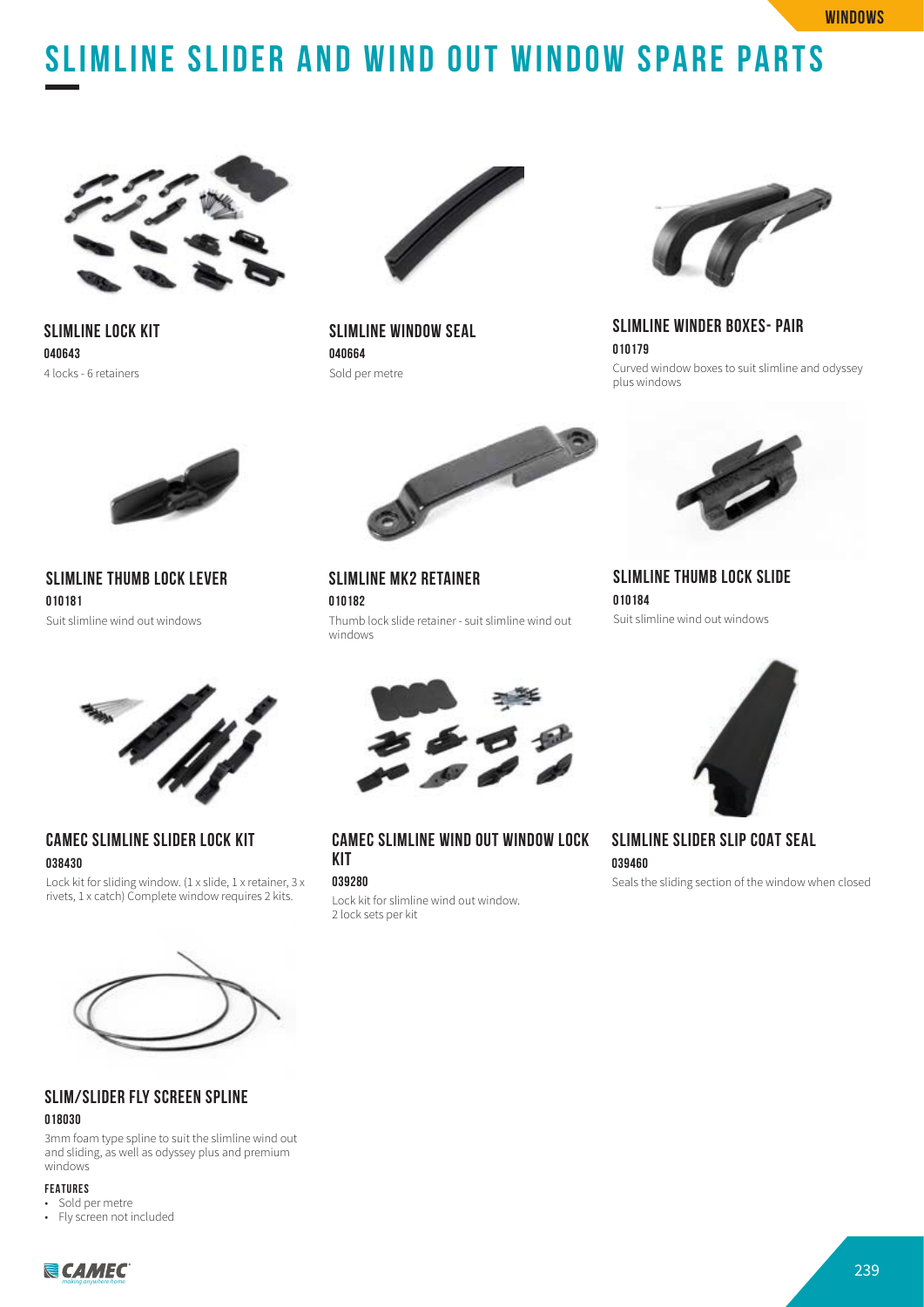

#### **CAMEC SLIMLINE SASH ASSEMBLY**

4 radius corner MK2 sash assembly to suit Slimline windows.

| <b>PART NO.</b> | <b>DESCRIPTION</b>            | <b>SUIT WINDOW SIZE</b> |
|-----------------|-------------------------------|-------------------------|
| 040037          | SLIM/L MK2 SASH ASSEM         | 380 X 457               |
| 018300          | SLIM/L MK2 SASH ASSEM         | 380 X 914               |
| 018301          | SLIM/L MK2 SASH ASSEM         | 380 X 1175              |
| 018303          | SLIM/L MK2 SASH ASSEM         | 450 X 610               |
| 018304          | SLIM/L MK2 SASH ASSEM         | 450 X 762               |
| 018305          | SLIM/L MK2 SASH ASSEM         | 450 X 914               |
| 018306          | SLIM/L MK2 SASH ASSEM         | 450 X 1175              |
| 018309          | SLIM/L MK2 SASH ASSEM         | 565 X 610               |
| 018311          | SLIM/L MK2 SASH ASSEM         | 565 X 914               |
| 018312          | SLIM/L MK2 SASH ASSEM         | 565 X 1175              |
| 018313          | SLIM/L MK2 SASH ASSEM         | 565 X 1524              |
| 040023          | SLIM/L MK2 SASH ASSEM         | 665 X 1175              |
| 018314          | SLIM/L MK2 SASH ASSEM         | 737 X 914               |
| 039780          | SLIM/L MK2 SASH ASSEM         | 737 X 1175              |
| 018315          | SLIM/L MK2 SASH ASSEM 2 LOCKS | 1028 X 914              |
| 040120          | SLIM/L MK2 SASH ASSEM 4 LOCKS | 1028 X 914              |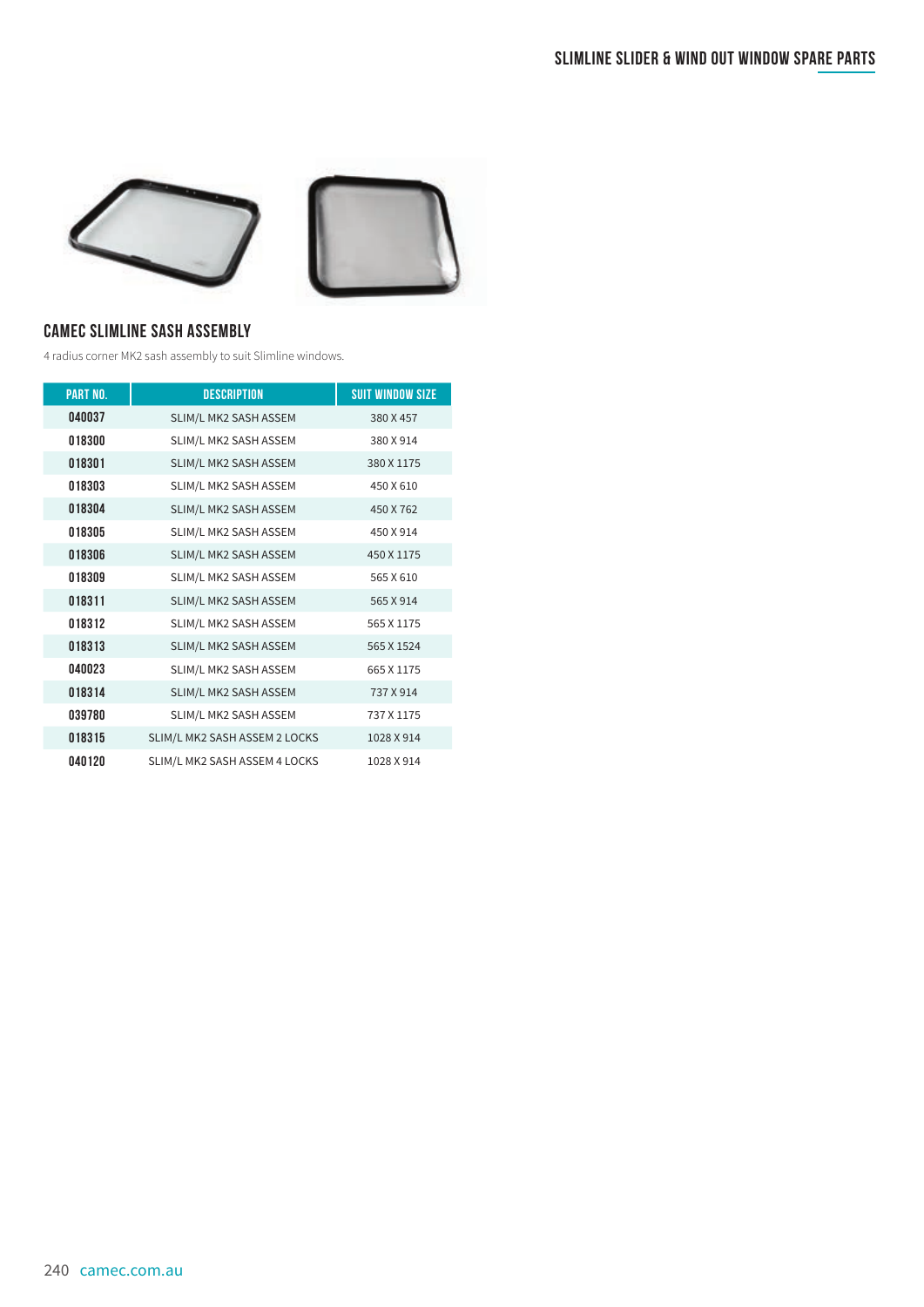#### **slimline slider & wind out window spare parts**



### **SHADE HOLD DOWN CATCH 2 PIECE**

**016417**

External catch that holds the window protector shade down

#### **SHADE DRIP MOULD**

The drip mould on the Camec protector shade serves the purpose of catching rain water coming from the top section of the RV and dispersing it away from the front window. Enables the fitting of a shade over 4RC window.





**SHADE STAY 016419 250MM 016420 200MM 016421 100MM**

| <b>PART NO.</b> | COLOUR       | SIZE    |
|-----------------|--------------|---------|
| 016401          | <b>BLACK</b> | 1251 MM |
| 016402          | WHITE        | 1251 MM |
| 039697          | WHITE        | 1524 MM |
| 016403          | BLACK        | 1600 MM |
| 016408          | WHITE        | 1600 MM |
| 016409          | BLACK        | 2500 MM |
| 016412          | WHITE        | 2500 MM |
|                 |              |         |

## **MK2 P/SHADE HEAD NO GROOVE WHITE**

**039405**

Top section of protector shade -



#### **NEW P/SHADE HEAD PLAIN 039904 BLACK 1575MM 039342 WHITE 1575MM** Sold per metre

aluminium only. Sold per length 5.06m



#### **MOULDED PANEL WHITE ACRYLIC REPLACEMENT**

| PART NO. | DESCRIPTION                  | <b>SIZE</b> |
|----------|------------------------------|-------------|
| 039393   | <b>CAMEC MK2 SHADE PANEL</b> | 360X1543    |
| 038876   | <b>CAMEC MK2 SHADE PANEL</b> | 430X1194    |
| 039029   | <b>CAMEC MK2 SHADE PANEL</b> | 488X1194    |

**PART NO. DESCRIPTION SIZE**  PANEL ALI POLAR GREY 360 X 1194 PANEL ALI SMWHITE 545 X 1194 PANEL ALI SMWHITE 545 X 1543



#### **LOCK CATCH T/S ODY CAMPER DR 044359**

Catch section only



#### **WIND OUT WINDOW WEATHER SEAL SANTOPRENE**

#### **010219**

Also known as 'dust seal' Seals sash section of wind out window when closed

**CNR BRKT STAKE METAL WIND** 

• 50m rolls



## **CAMEC MK2 SHADE PANELS**

#### **FEATURES**

• Sold per metre

**OUT WINDOW 015599**

**ALUMINIUM FLAT PANEL ONLY**

Moulded Panel

**FLY SCREEN SPLINE 6MM 015665**



**SCREW 6G X5/16 PAN X/R S/T/KB 016749**



**WIND OUT WINDOW GLAZE 010220 WEDGE-3MM GLASS 010221 WEDGE - 5MM GLASS**

**FEATURES** • Per metre • 150m rolls

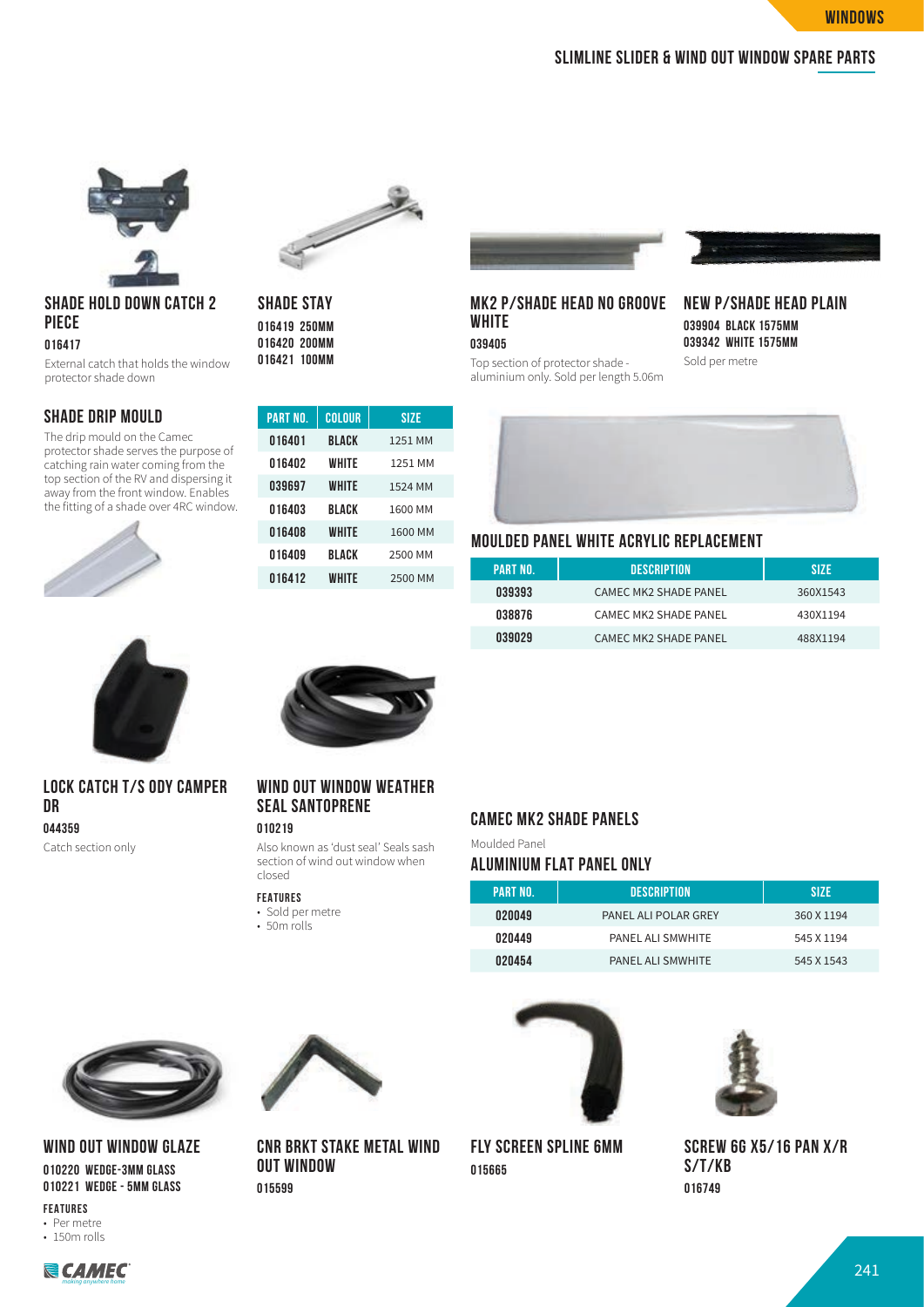



#### **MESH 610MM F/GLASS CHARCOAL**

#### **021533 FEATURES**

- Fribreglass fly screen mesh 610mm wide
- Sold per metre

#### **MILLARD WIND OUT WINDOW BULB RUBBER PER M**

#### **008548**

Suit older Millard windows



#### **MILLARD WIND OUT WINDOW GLAZE-WDG PER M**

#### **008549**

Glazing Rubber Suit wind out windows, specifically MILLARD and YORK. Price is per metre. This rubber was used on genuine early Millard/York wind out windows with 2 or three louvres.

#### **FEATURES**

- Per metre
- 100m rolls



#### **FLY SCREEN MESH 015662**

#### **FEATURES**

- Sold per metre
- 910 x 1000



#### **MILLARD WIND OUT WINDOW WEATHER SEAL**

#### **008550**

Wind out Window Weatherstrip suit Millard. Leg is about 27mm long and section that slips into window is about 5mm high.

#### **SPECIFICATIONS**

- 2.06m length
- Commonly used on multi louvred windows



#### **MILLARD/ALFAB POW GLAZE-WEDGE 008552**

Glazing Rubber Early Millard, & ALFAB windows. Designed to retain 3mm glass with the ALFAB sash extrusion. Also used on very early Millard and Viscount vans.

#### **FEATURES**

- Per metre
- 100m rolls



#### **VISCOUNT POW GLAZE-WDG PER M 008555**

Glazing rubber for older viscount style push out windows.

#### **FEATURES**

- Per metre
- 100m rolls